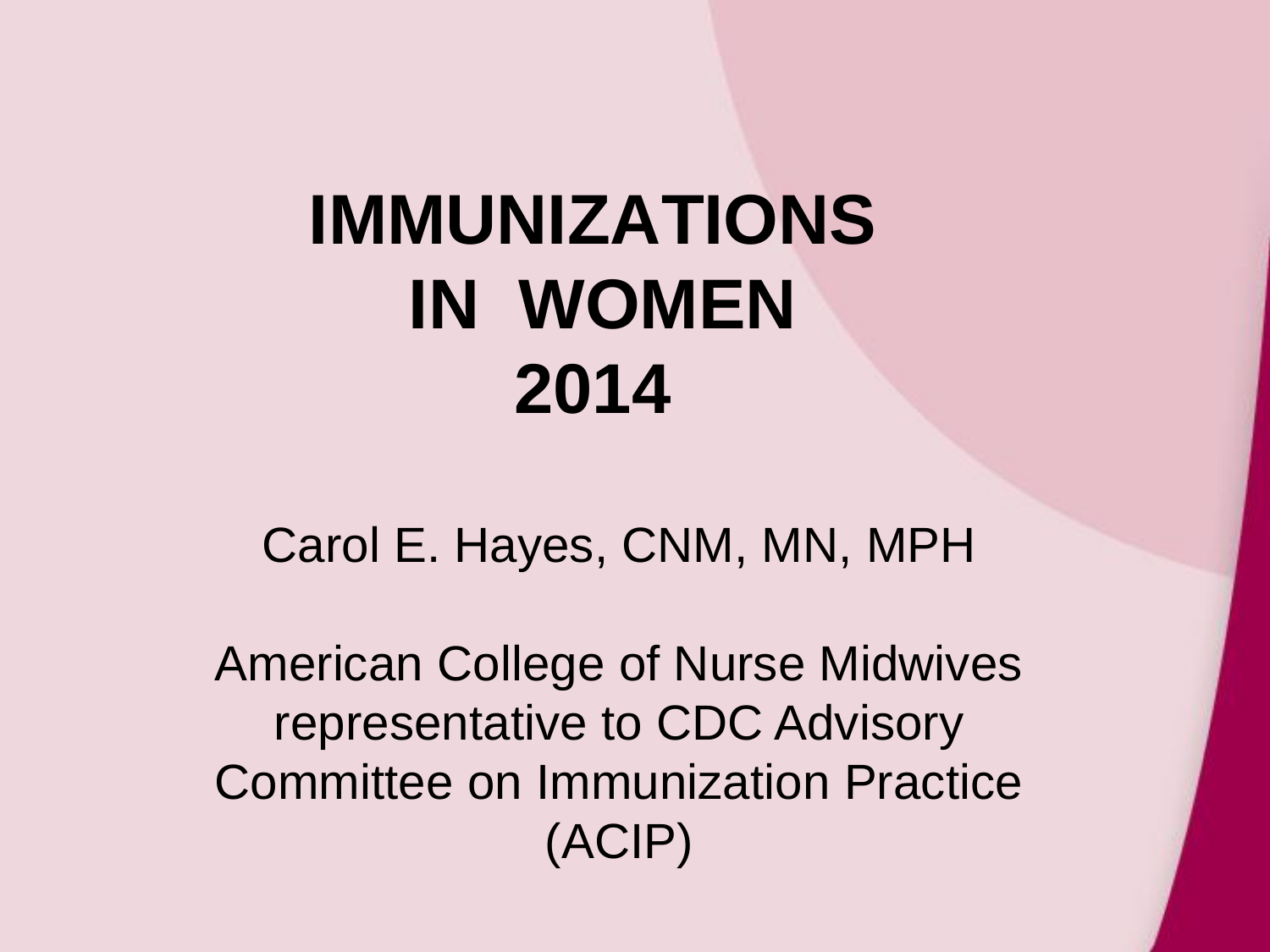#### Myths Vs Facts

• See "Talking Point" document in your packet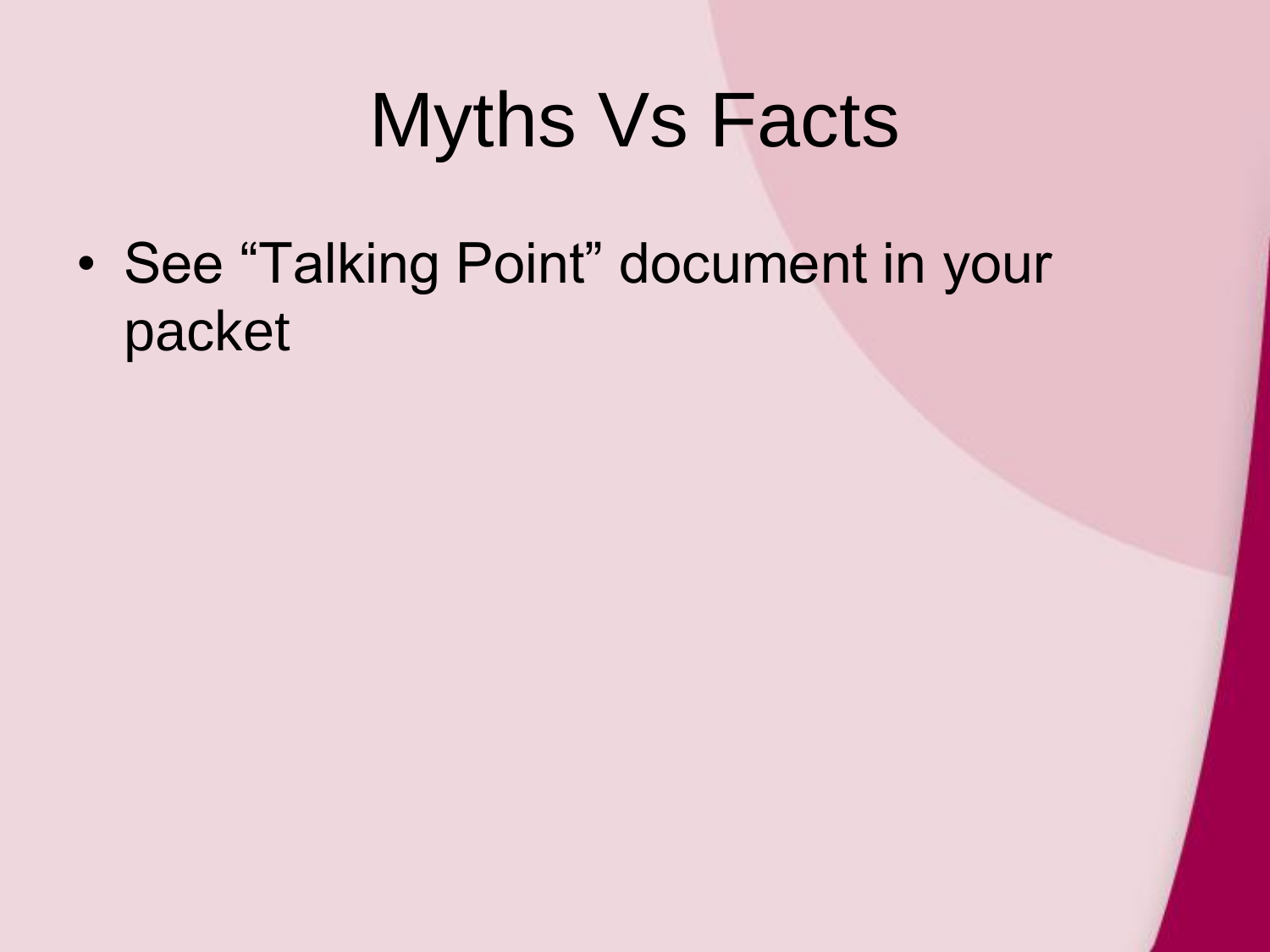#### Vaccines does not cause the disease

- Vaccines contain either dead or live proteins called antigens.
- Live attenuated vaccines have living microbes that are weakened
	- could make someone sick and should not be given to people with certain conditions.
	- include live influenza, measles, mumps, and rubella.
- Inactivated or "dead" vaccines cannot make you sick.
- If someone is exposed to the infection before the vaccine has triggered an immune response, the person could come down with the illness after being vaccinated.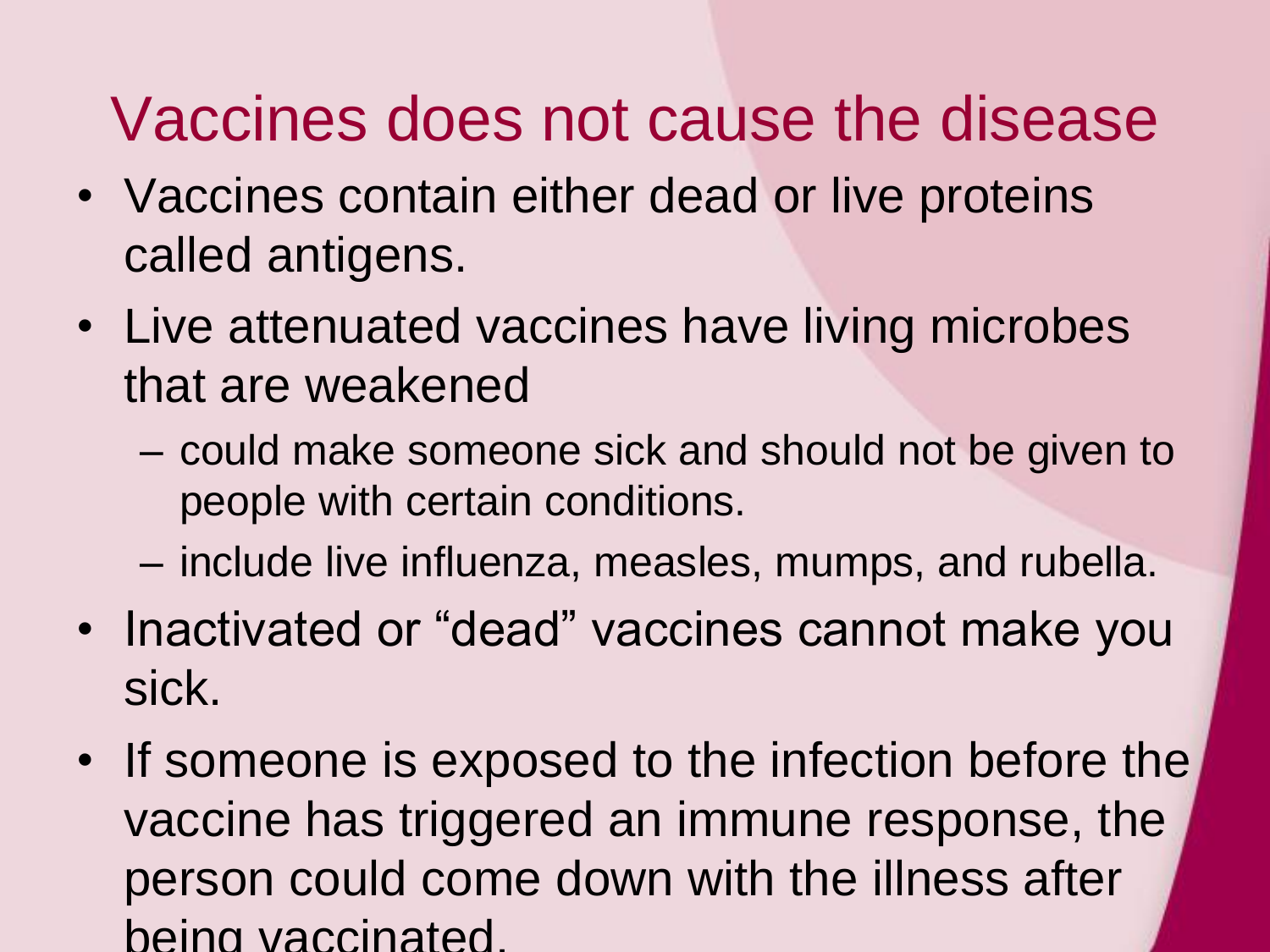#### Vaccines do not cause Autism

- The science does not support a link between vaccines and any developmental delays, including autism. The March of Dimes, AAP, Institute of Medicine, FDA, CDC, NIH and World Health Organization all confirm the safety of vaccines.
- The original article reporting a link between the measles, mumps and rubella (MMR) vaccine and autism was fraudulent, and the author later lost his medical license.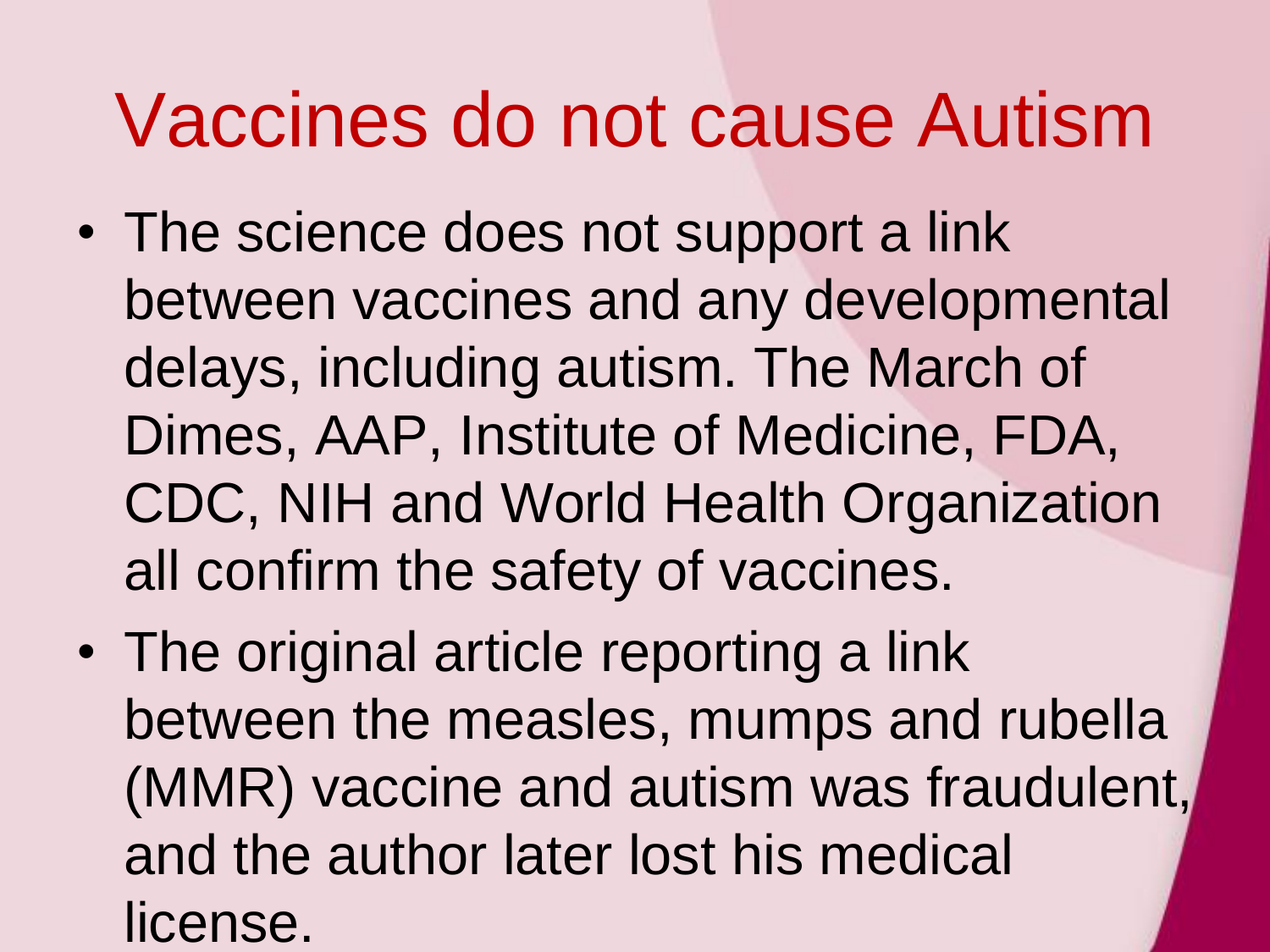#### Vaccines are very safe.

- Each vaccine is tested rigorously in clinical trials before it can be approved by the Food and Drug Administration. Once it is approved for use in humans, the research is reviewed by the Advisory Committee on Immunization Practices (ACIP), a group of experts who advise the CDC on immunizations.
	- This group spends months or years reviewing the data before making recommendations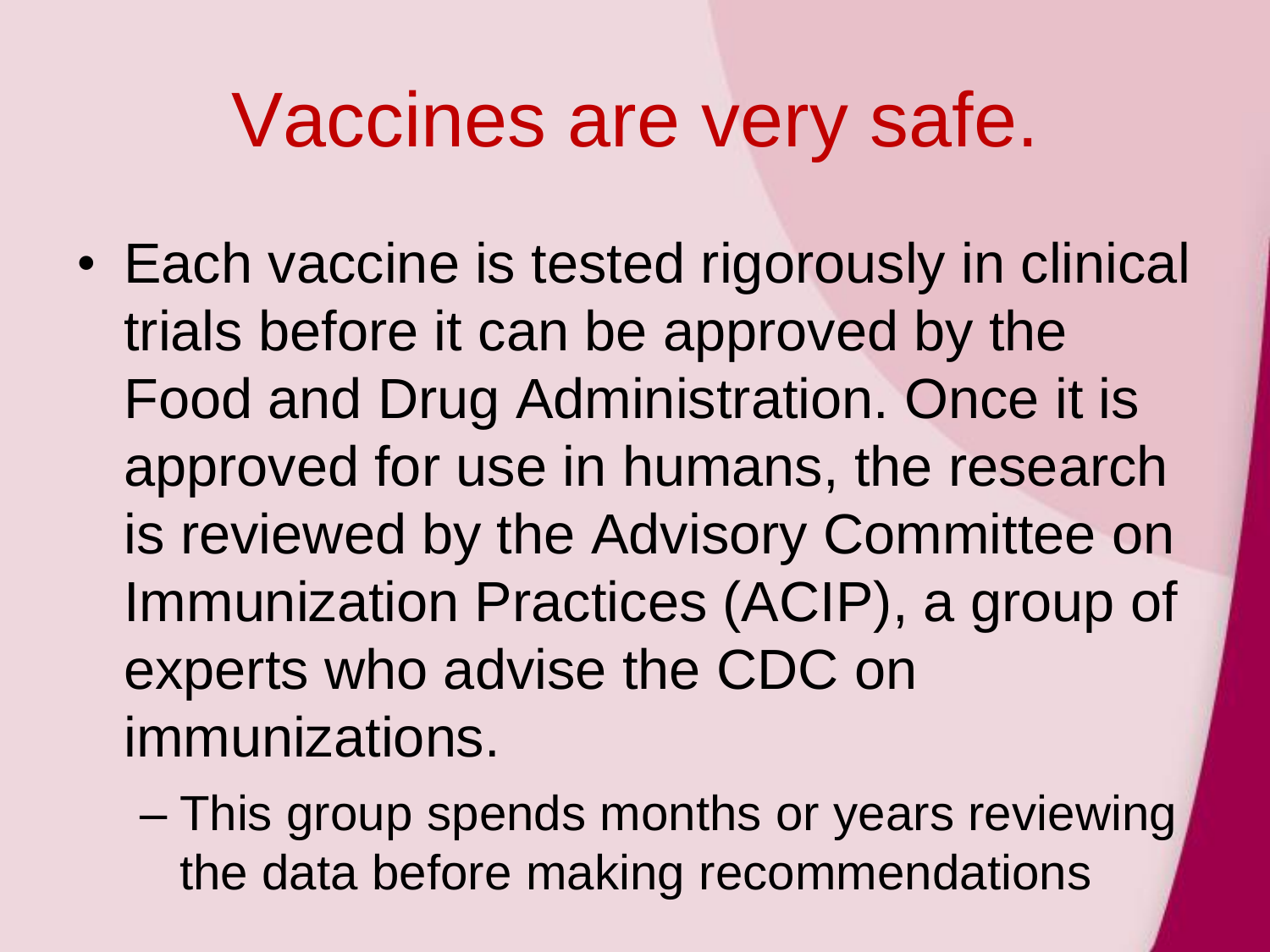Vaccine side effects are usually mild and temporary.

- Most side effects are mild or moderate, meaning they do not affect daily activities.
- Severe side effects are extremely rare and are less severe than the complications from getting the disease.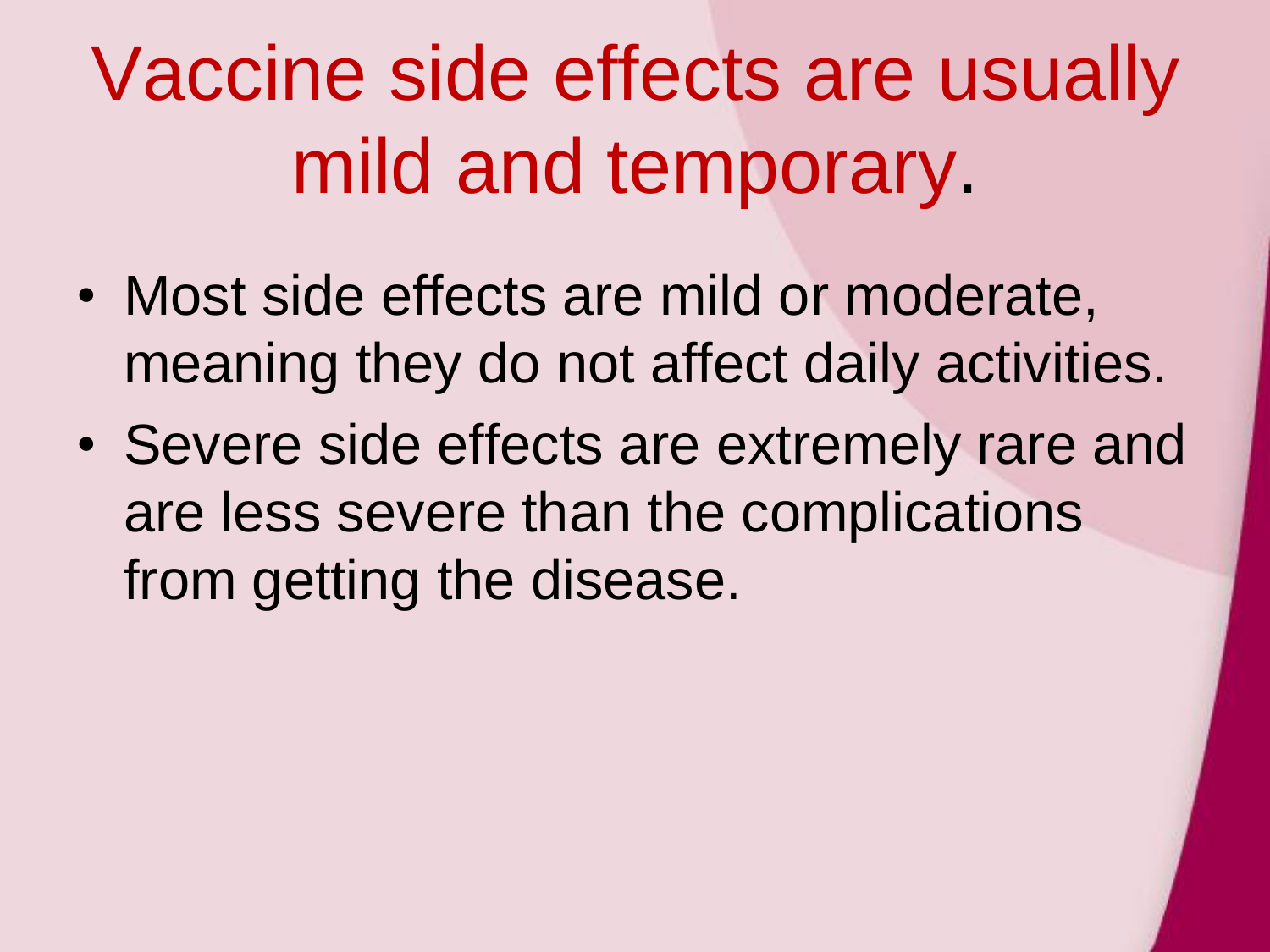## The main side effects of being vaccinated are:

- Soreness at the site of injection
- Headache and upper respiratory infection
- Fever, joint pain, sore throat
- Nausea, vomiting, diarrhea; more common in childhood vaccines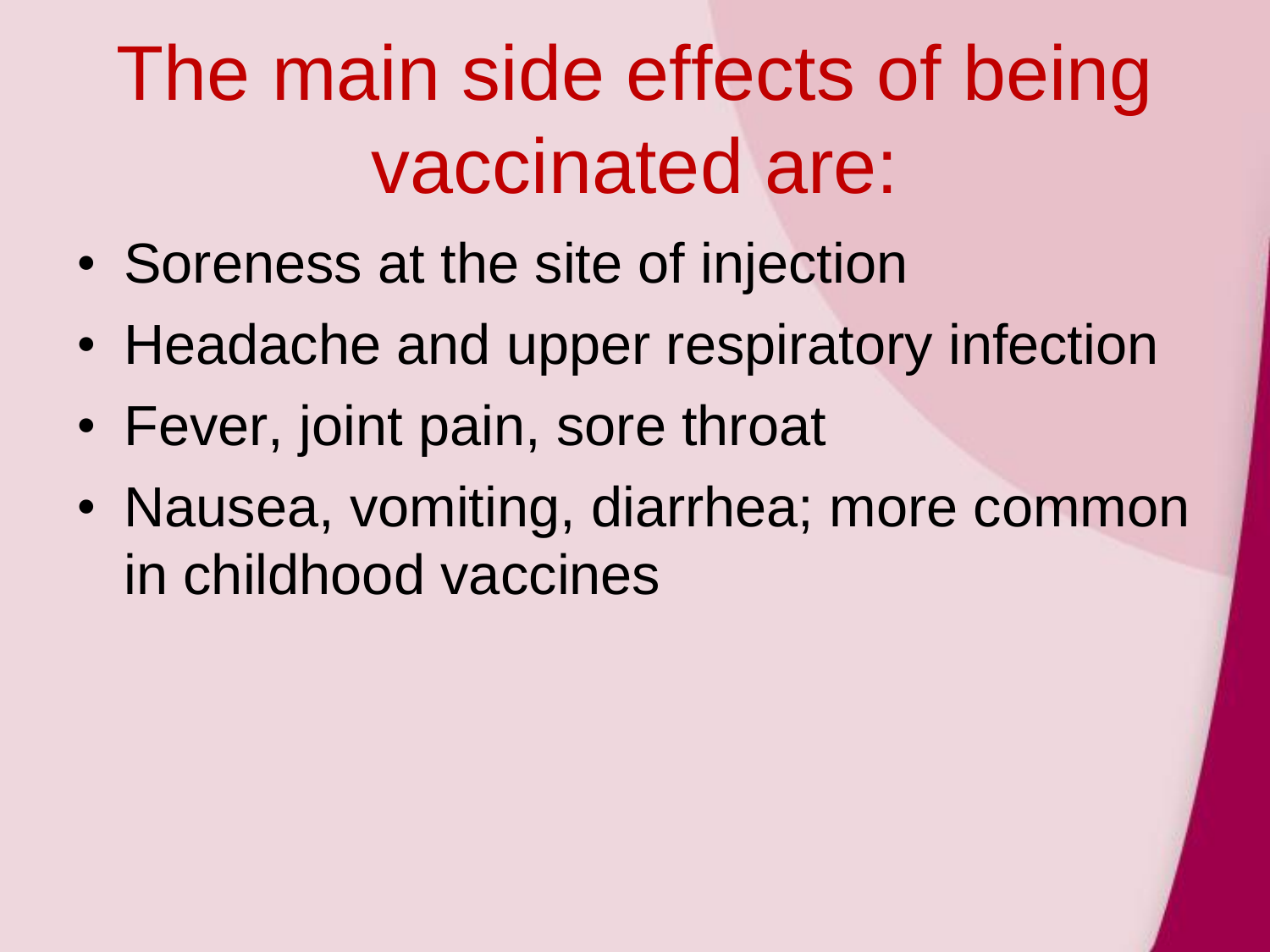## Vaccines severe reactions are rare

- Any severe adverse reaction should be reported to the Vaccine Adverse Event Report System (VAERS) at www.vaers.hhs.gov/ or by calling 1-800- 822-7967.
- These reactions are monitored and reviewed regularly by the CDC Immunization Safety Office and the ACIP.
- [www.cdc.gov/vaccines/vac-gen/side](http://www.cdc.gov/vaccines/vac-gen/side-effects.htm)effects.htm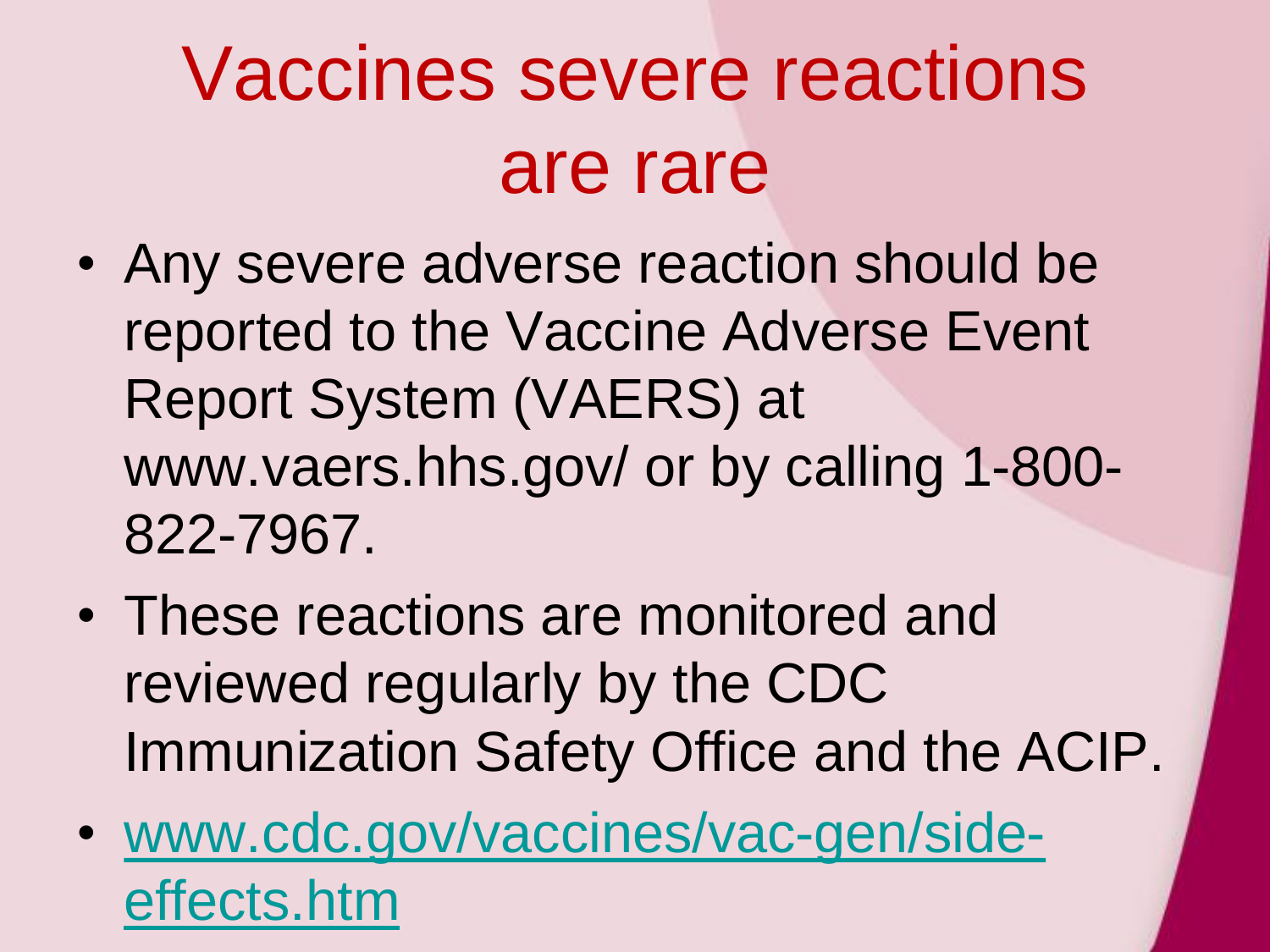#### Vaccines and Mercury

- Many medications and vaccines contain preservatives to prolong shelf life.
- All vaccines recommended for pregnant women are available without mercury.
- Thimerosal, a mercury-based preservative,
	- was removed from childhood vaccines in 2001.
	- still used in the multi-dose vial of the adult influenza vaccine.
	- None of the whooping cough vaccines (Tdap and DTaP) currently used in the United States contain thimerosal.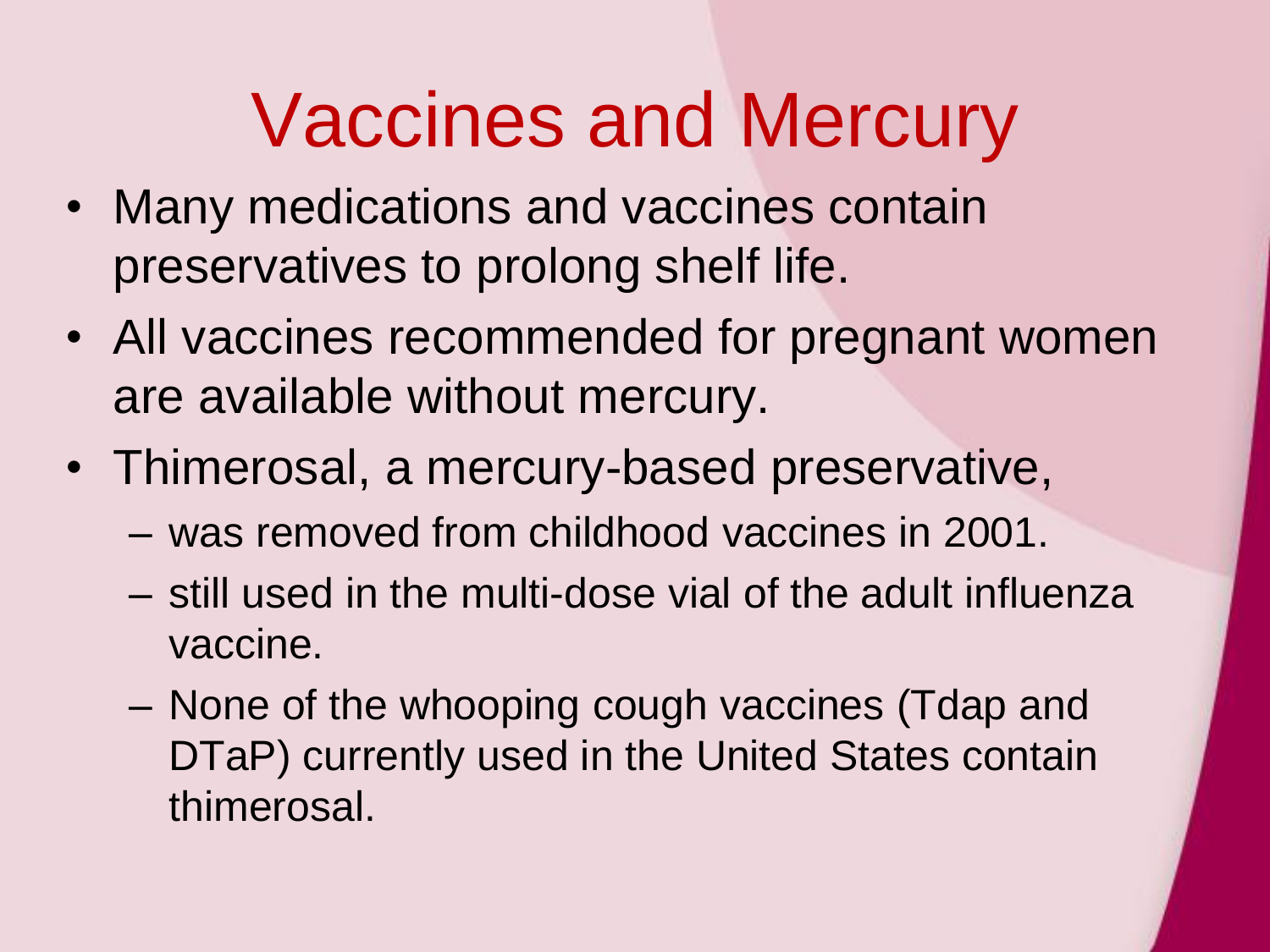## **Mercury**

• Researchers have conducted extensive research and have found no link between the mercury previously used in vaccines and the risk of side effects, especially in pregnant women.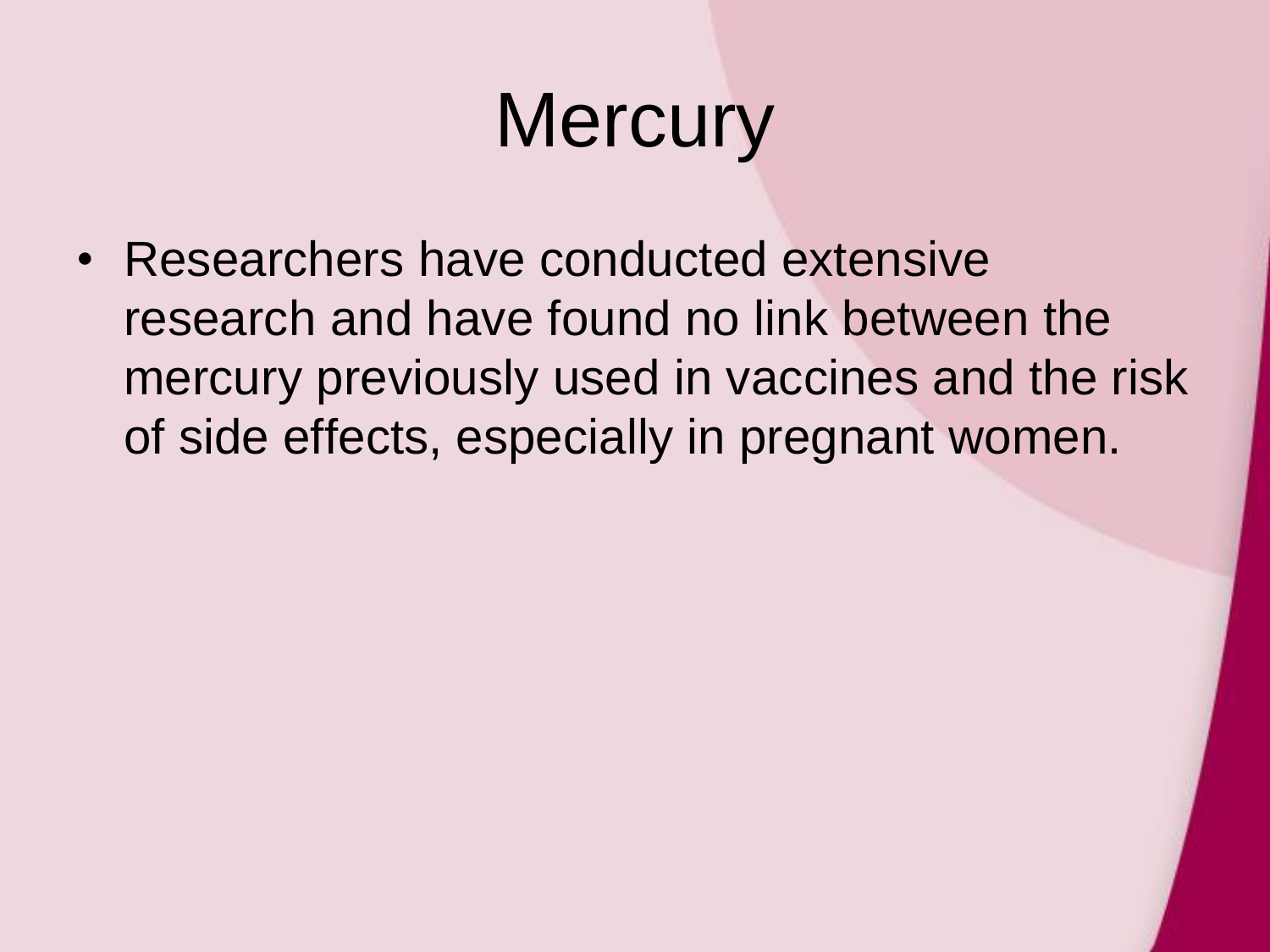• CDC. Recommended Adult Immunization Schedule — United States, 2014. Morbidity and Mortality Weekly Report Vol. 61 / No. 4, February 3, 2014

<http://www.cdc.gov/vaccines/recs/schedules/adult-schedule.htm#hcp>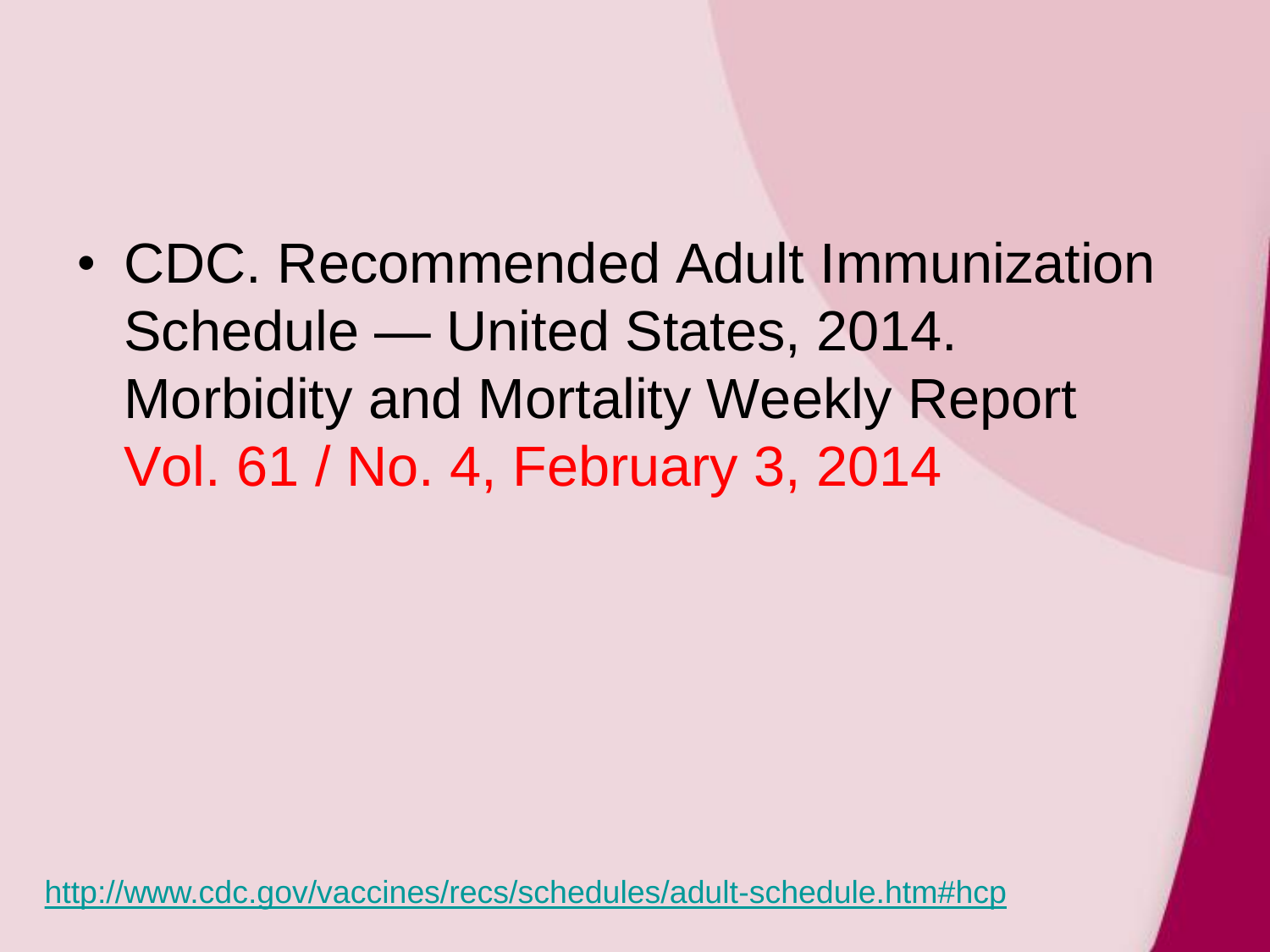ACIP: Guidance for Vaccine [Recommendations in Pregnant and](http://www.cdc.gov/vaccines/recs/acip/rec-vac-preg.htm)  Breastfeeding Women

- General Recommendations for use
- Specific Travel vaccine information
- [http://www.cdc.gov/vaccines/pubs/preg](http://www.cdc.gov/vaccines/pubs/preg-guide.htm)guide.htm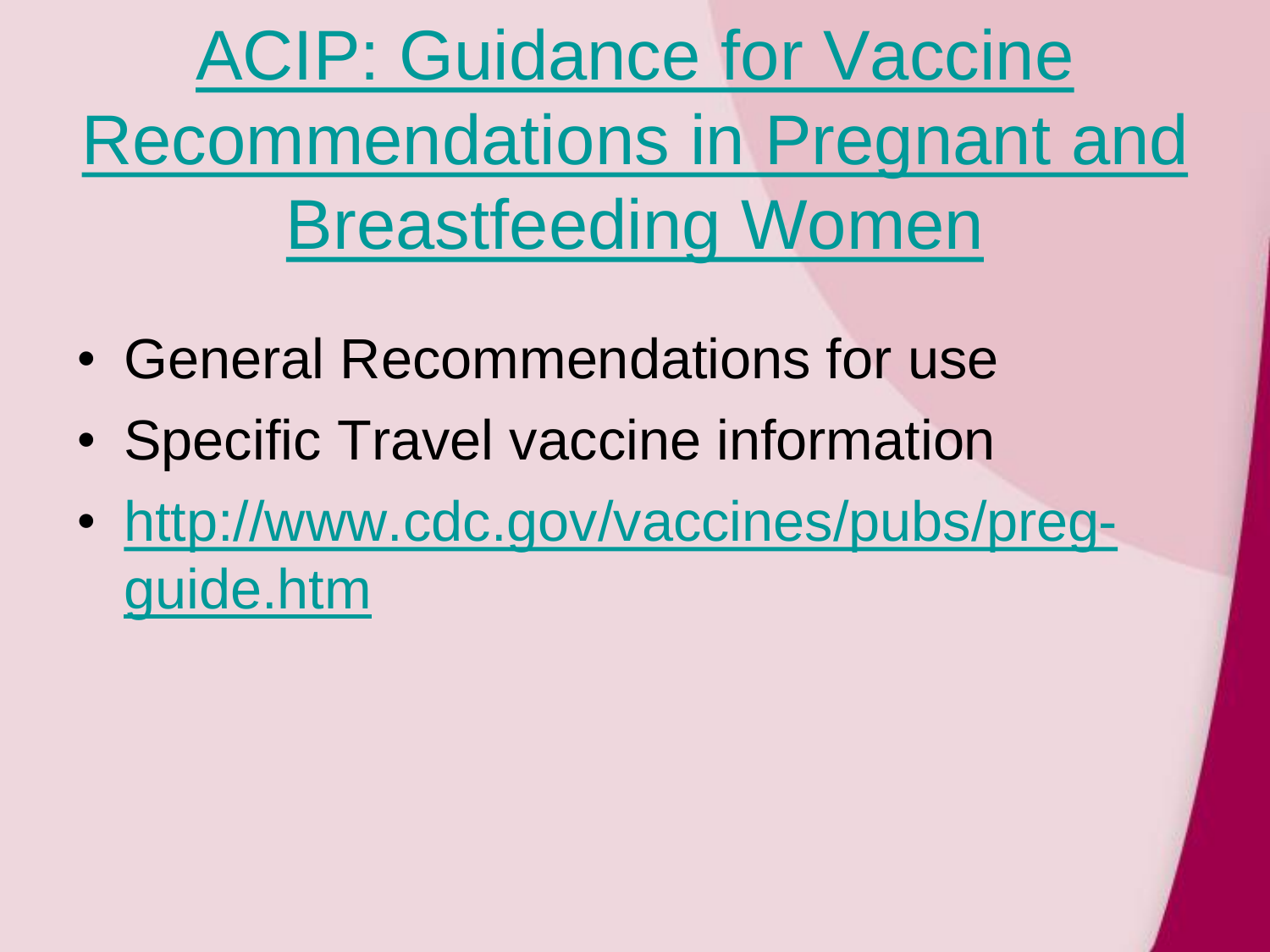#### Vaccines in Pregnancy

- Yes
	- Influenza: Inactivated-Dead virus recommended each year
	- Pertussis: Tdap in each pregnancy 27-36 weeks
- Maybe
	- Hepatits A, Hepatitis B
- No

– HPV, MMR, Live influenza virus, Varicella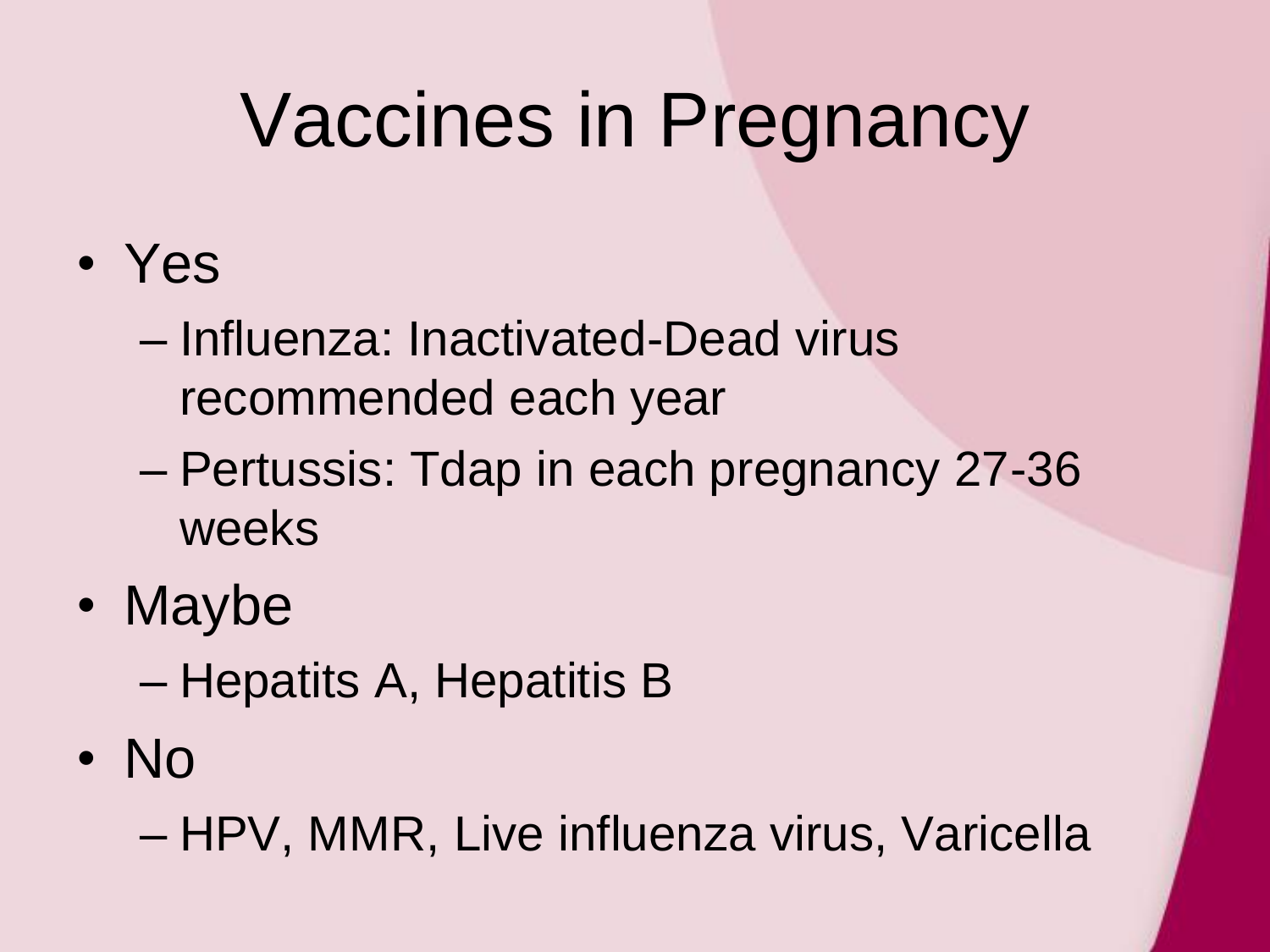Recommendation for Routine Vaccine Use in Pregnant Women

- Influenza
	- AAFP, AAP, ACNM, ACOG, AMA, ANA, AOA, APhA, AWHONN, March of Dimes, and CDC urge vaccinating pregnant and postpartum patients against seasonal influenza.
- Tdap

– ACOG & ACNM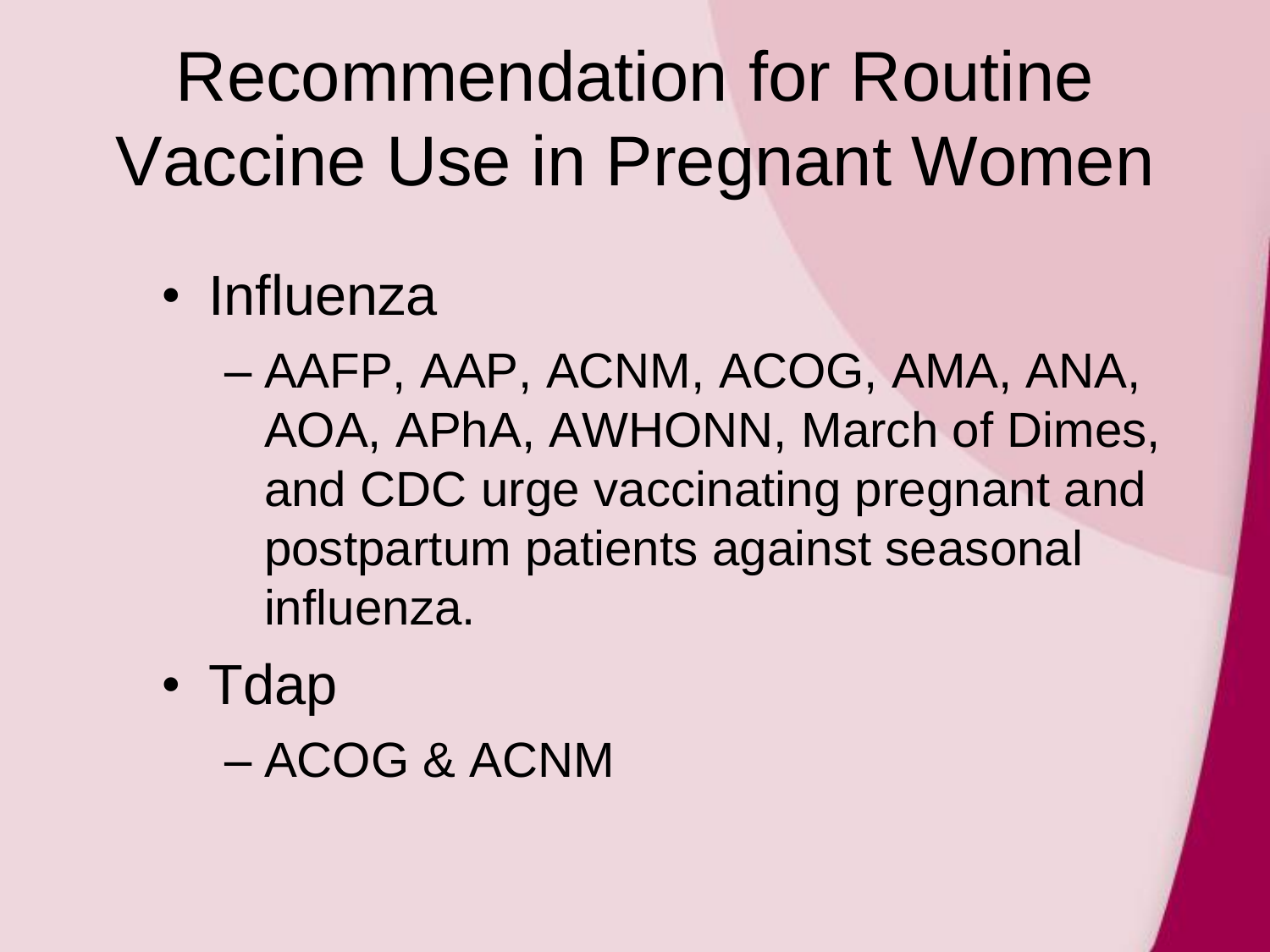#### Influenza

- virus that causes influenza is transmitted through aerosols, large droplets, or direct contact with secretions
- drier the air, the longer the viral particles live
- The contagious period lasts from 1 to 2 days before and to up to 5 days after symptoms begin.
- Viral particles can live on non-porous surfaces, such as doorknobs and telephones, for up to 24 hours, and on paper surfaces, such as tissues, cloth, or paper, for up to 15 minutes.

WHO, interventions for pandemic influenza, international measures. Emerg Infect Dis 2006;12:81–7.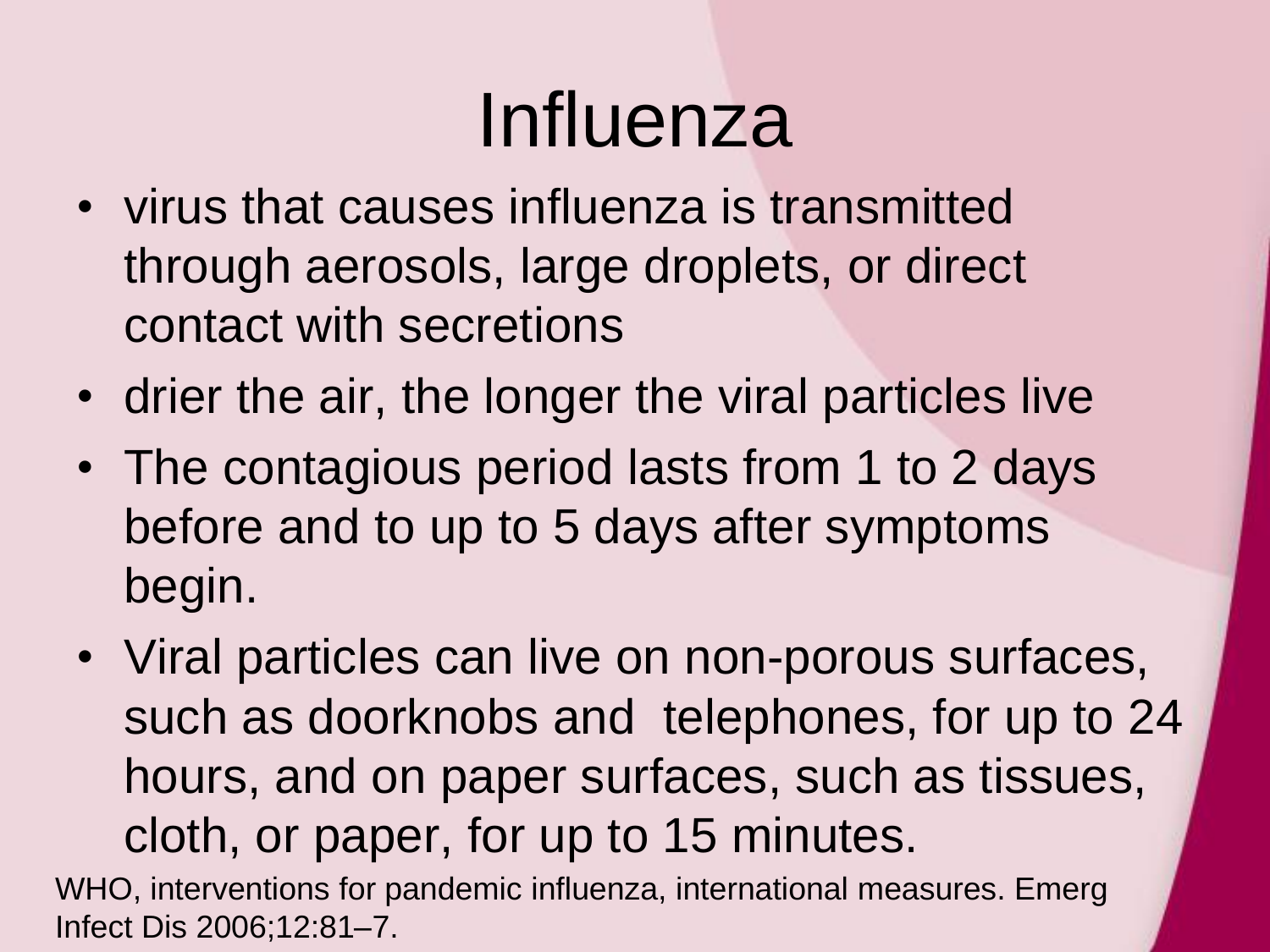#### Influenza and pregnancy

- Pregnant women who acquire the flu are 4x more likely to develop complications
- Fetuses exposed to flu-like illnesses are increased risk for
	- Congenital malformations, miscarriage and stillbirth
	- altered brain development including Parkinson's, schizophrenia

Hayes, 2008, JMWH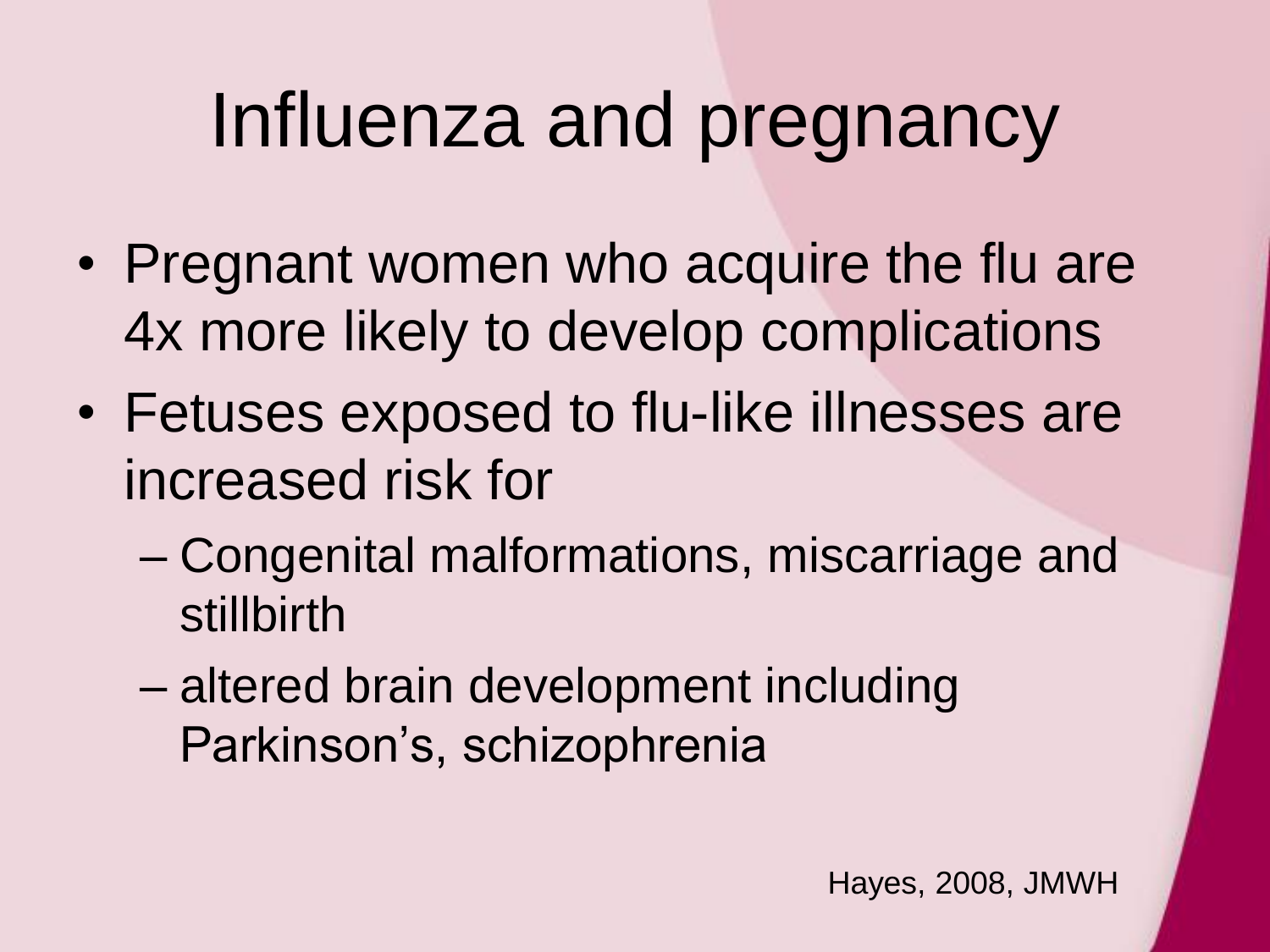#### Influenza Vaccine

- Vaccine is produced based on estimates of next year's outbreak
- Vaccine efficacy depends on
	- the age and immunocompetence of the person receiving the vaccine
	- The accuracy of the vaccine
	- Timing of administration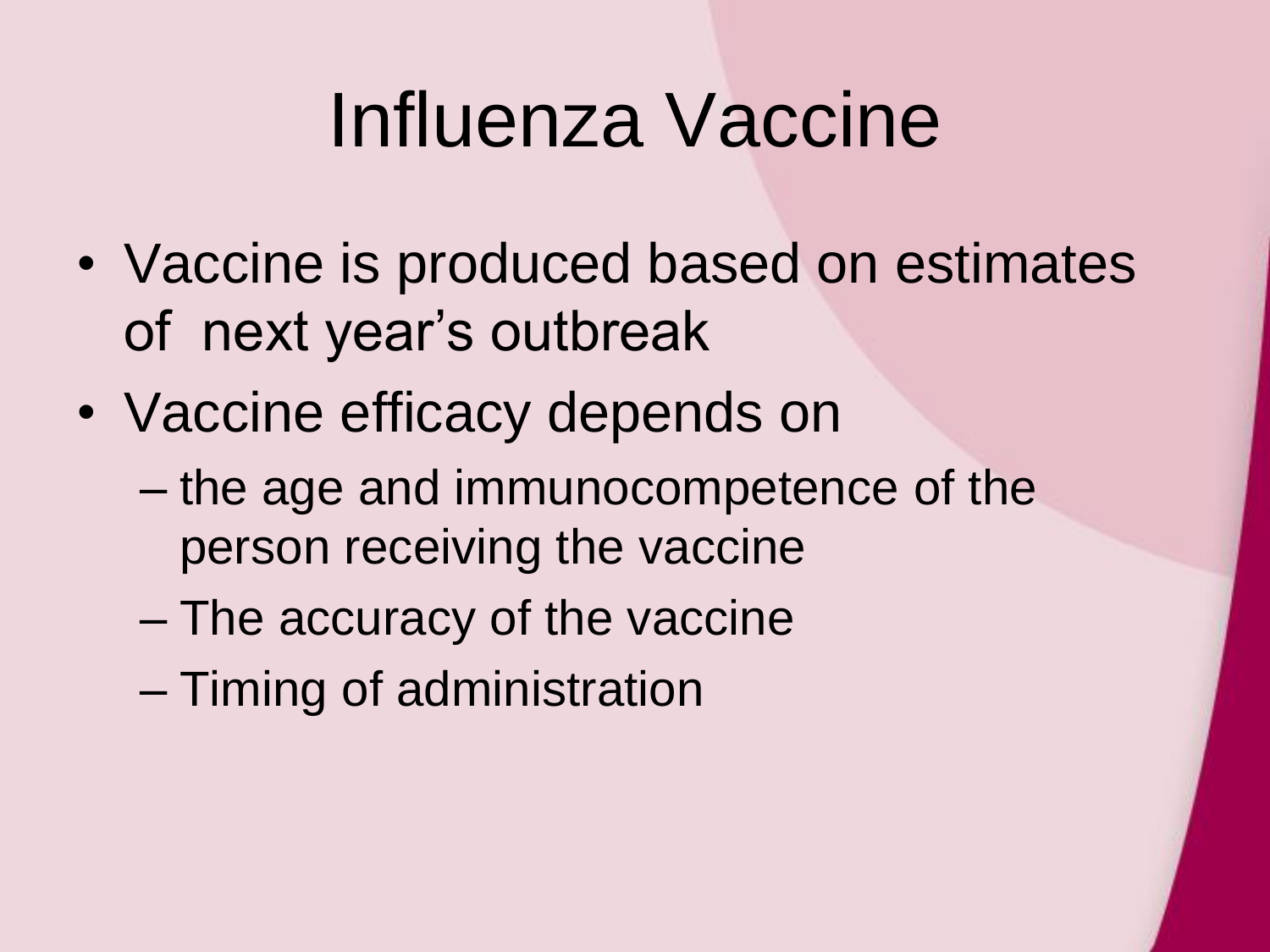## Immuongenicity

- It takes a few weeks for the vaccine to produce antibodies
	- The person is not protected for a few weeks after the vaccine
	- A person can be exposed to the virus near the time of vaccination and still come down with the disease.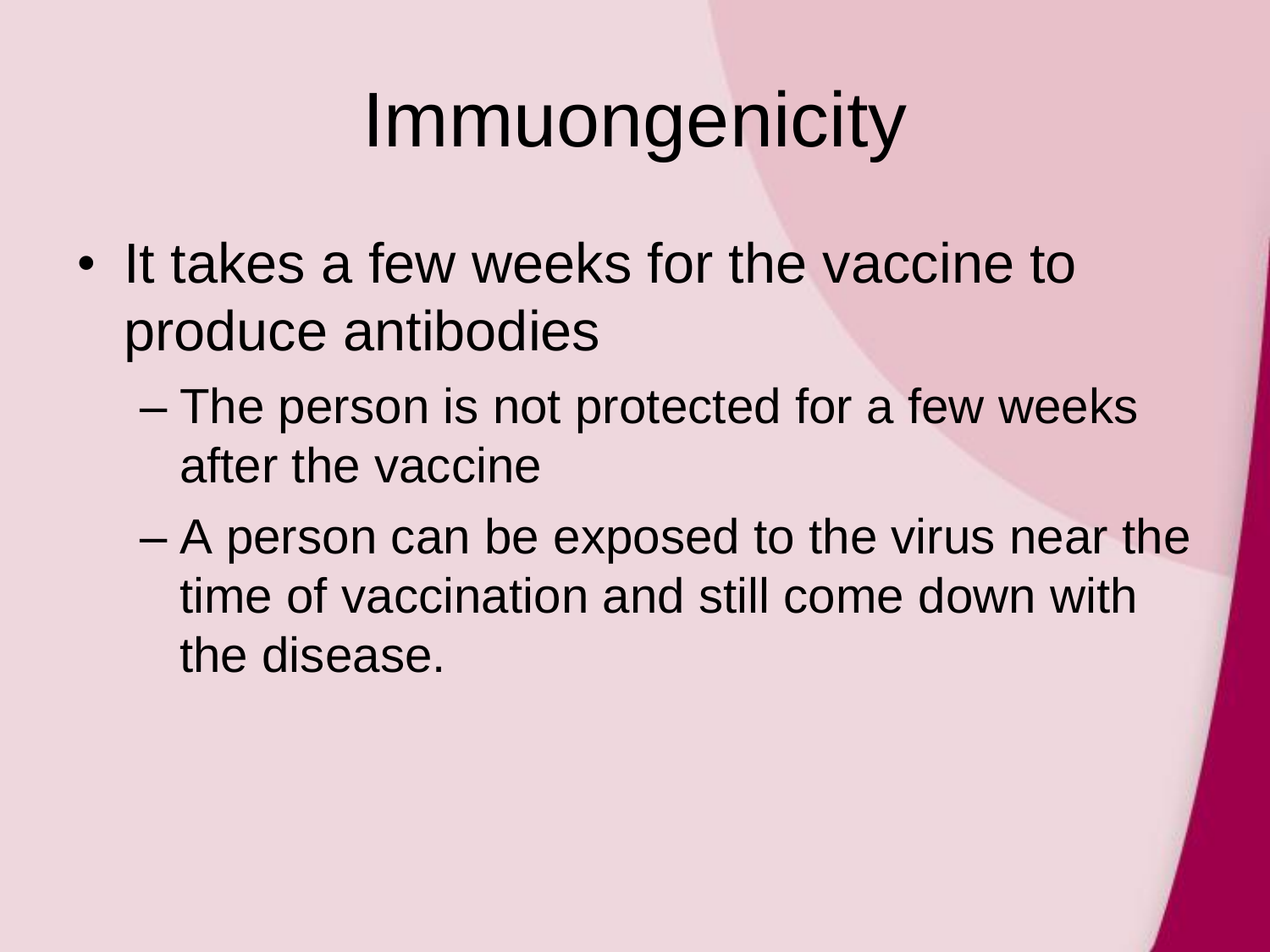- Studies have demonstrated the inactivated influenza vaccine to be safe in pregnancy, with no increased risk of maternal complications or adverse fetal outcomes.
- The benefit far outweighs the risk in protecting the fetus and newborn

Rasmussen, Seminars in Fet & Neo Med, 19(3) 2014, p161-169 Tamma, Am J of Ob and Gyn. 201 (6), 2009, 547–552 Steinhoff, N Engl J Med 2010; 362:1644-1646A Naleway et al. Epidemiol Rev 2006;28:47–53. Yeager et al.. Am J Perinatol 1999;16:283– 6.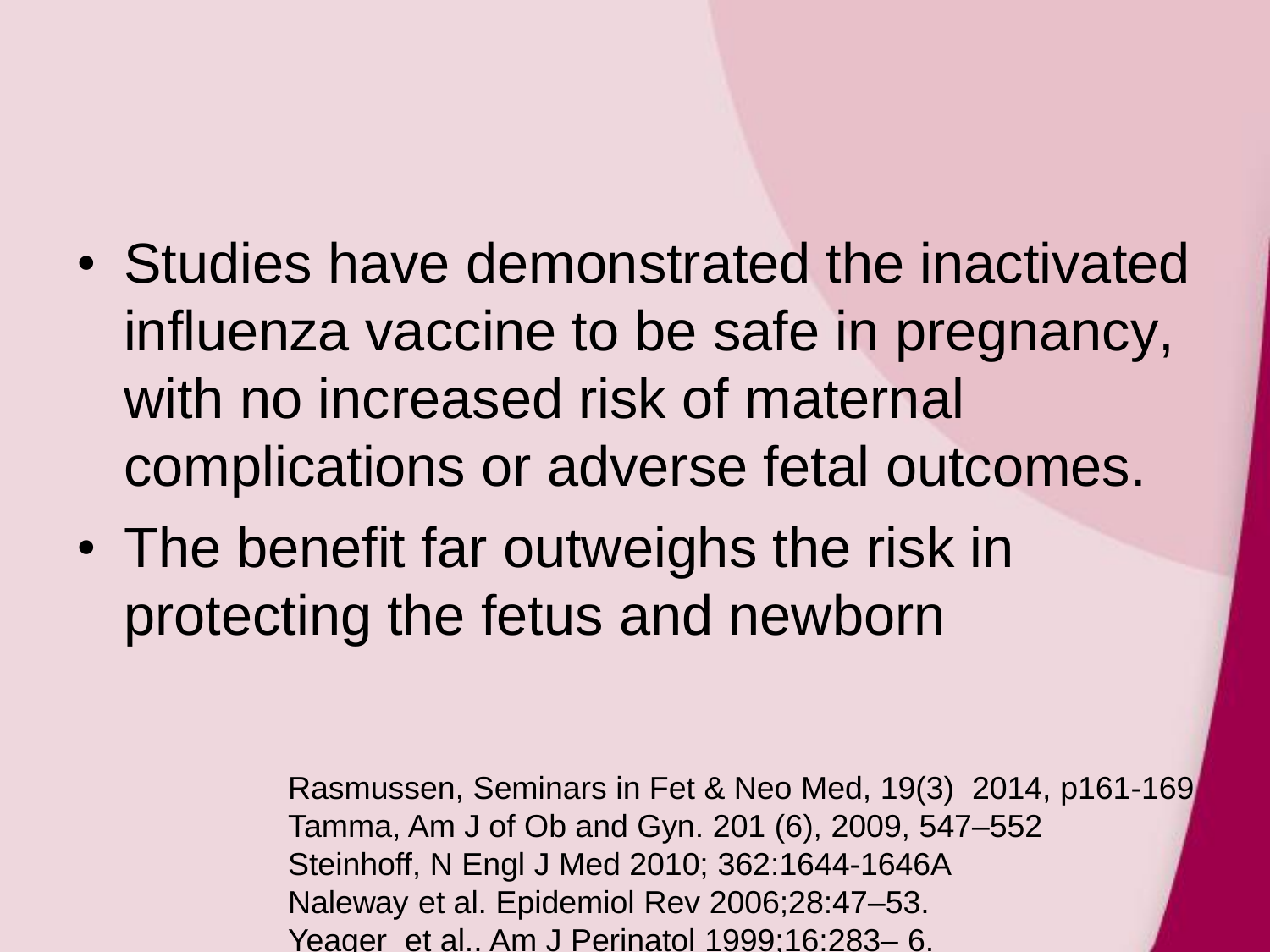## Pertussis ("whooping cough")

- **Pertussis is still on the rise worldwide**
- **Pertussis is a highly contagious bacterial disease**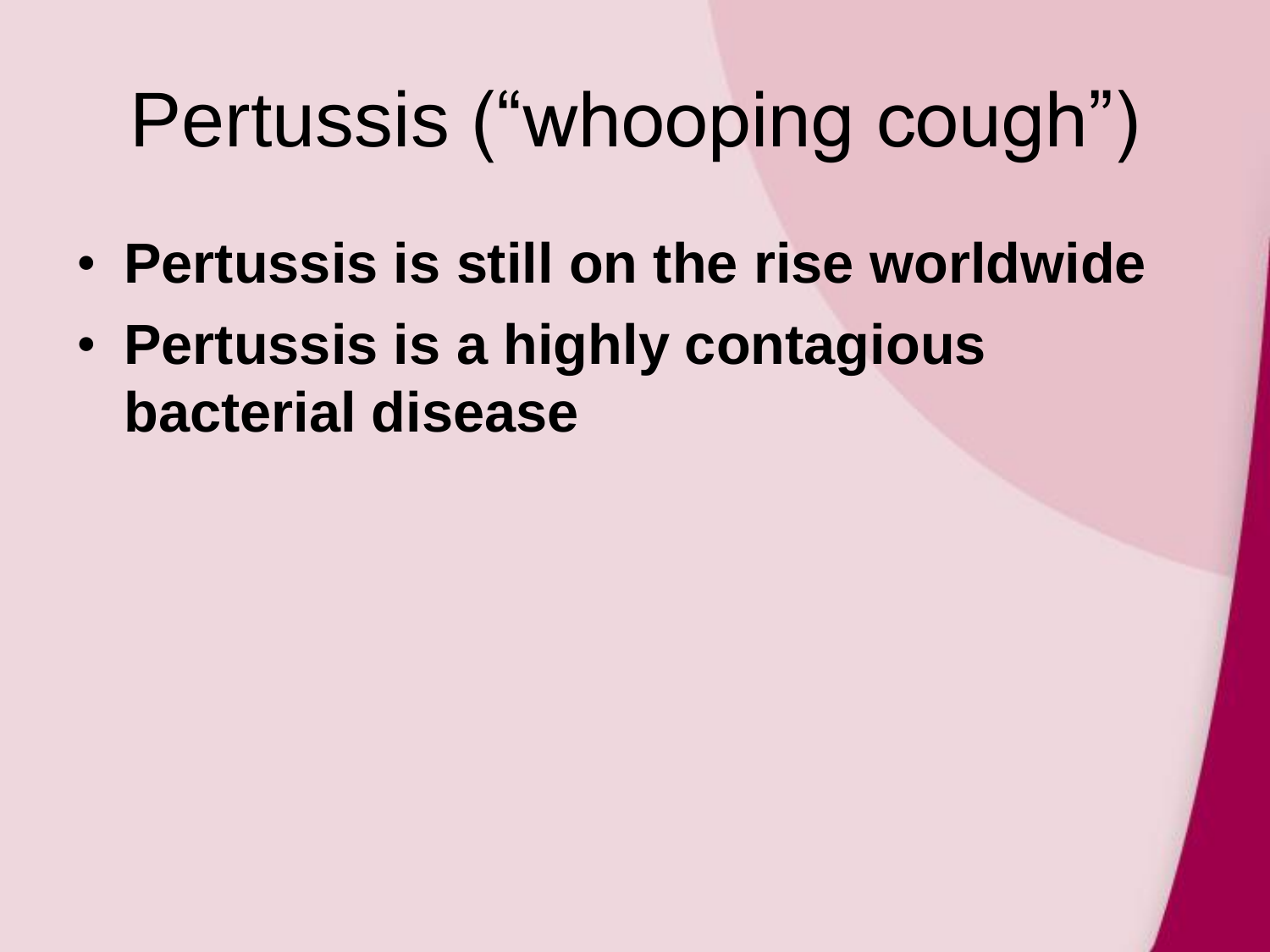#### Pertussis

- Coughing fits due to pertussis infection usually last from 1 to 6 weeks, but can go on for up to 10 weeks or more.
- Pertussis can cause serious illness in children and adults
- Newborns and infants are especially hard hit by this disease.
	- Infants less than 12 months are at highest risk for severe disease and death.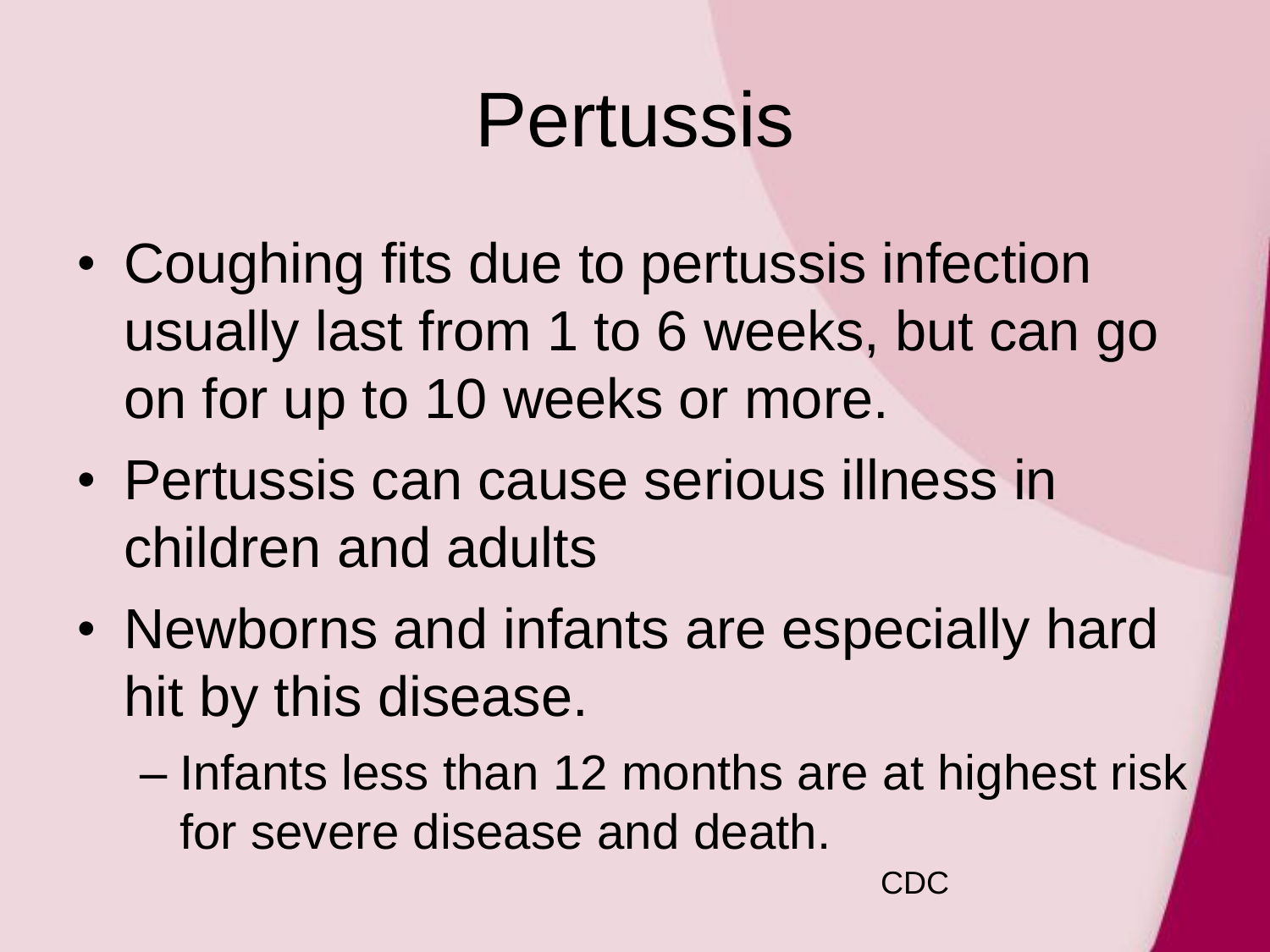## Cases of Pertussis in US: Week of August 9, 2014

- August 30 week 203
- Previous 52 weeks average 750/week
- Cumulative this year 16,760
- 2013: 25,000 (final number to be released soon)
- 2012: 48,277
	- including 20 pertussis-related deaths, mostly in infants <3mo
- 2010: 20,550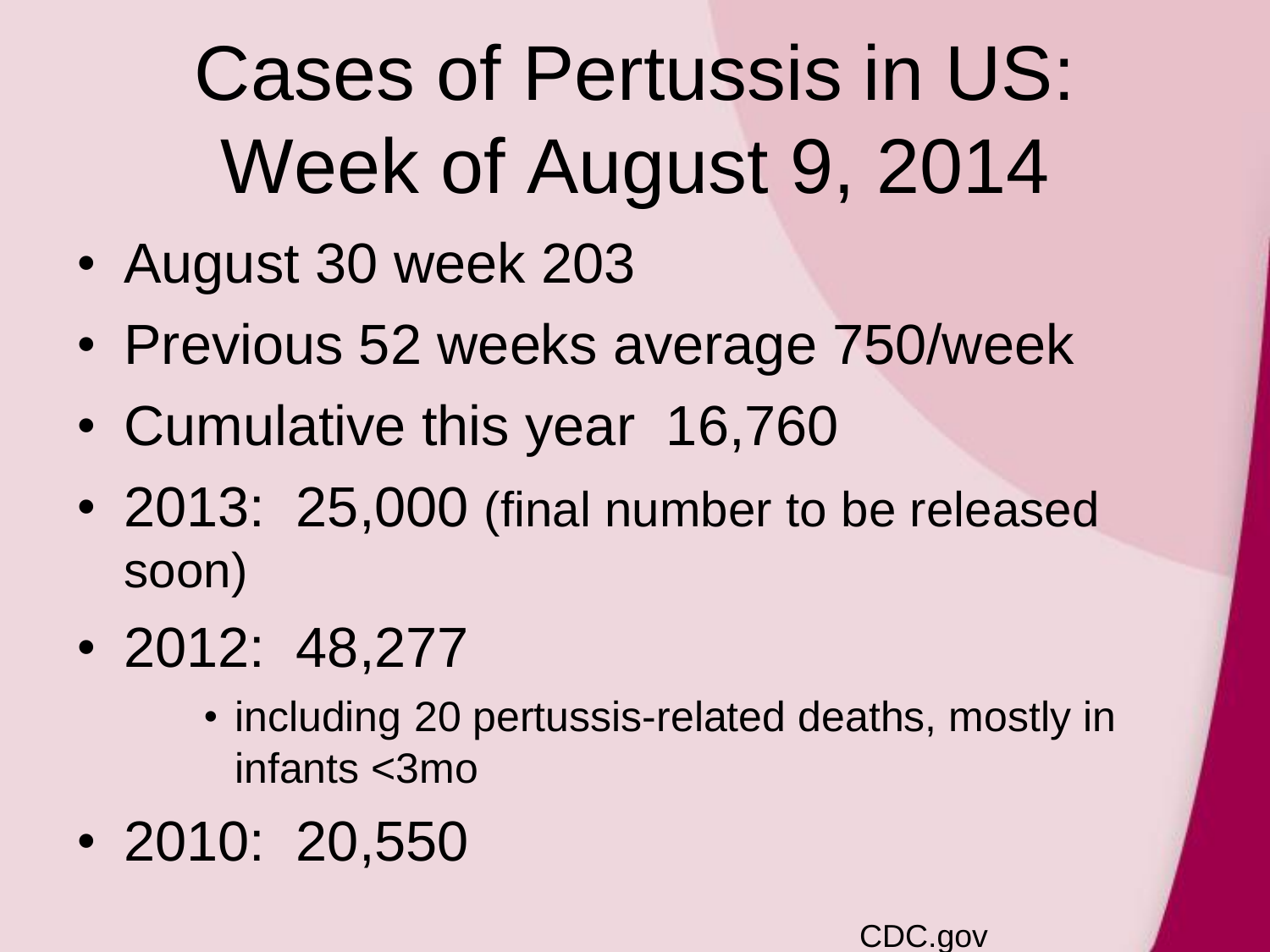#### **Reported pertussis incidence by** age group 1990-2009 100 80 Incidence<br>(per 100,000)  $<1$  yr  $-1-6$  yrs 60  $-7-10$  yrs  $-11-19$ 40  $20 + yrs$ 20  $\mathbf{0}$ 1990 1995 2000 2005 2009 Year

SOURCE: CDC, National Notifiable Diseases Surveillance System, 2009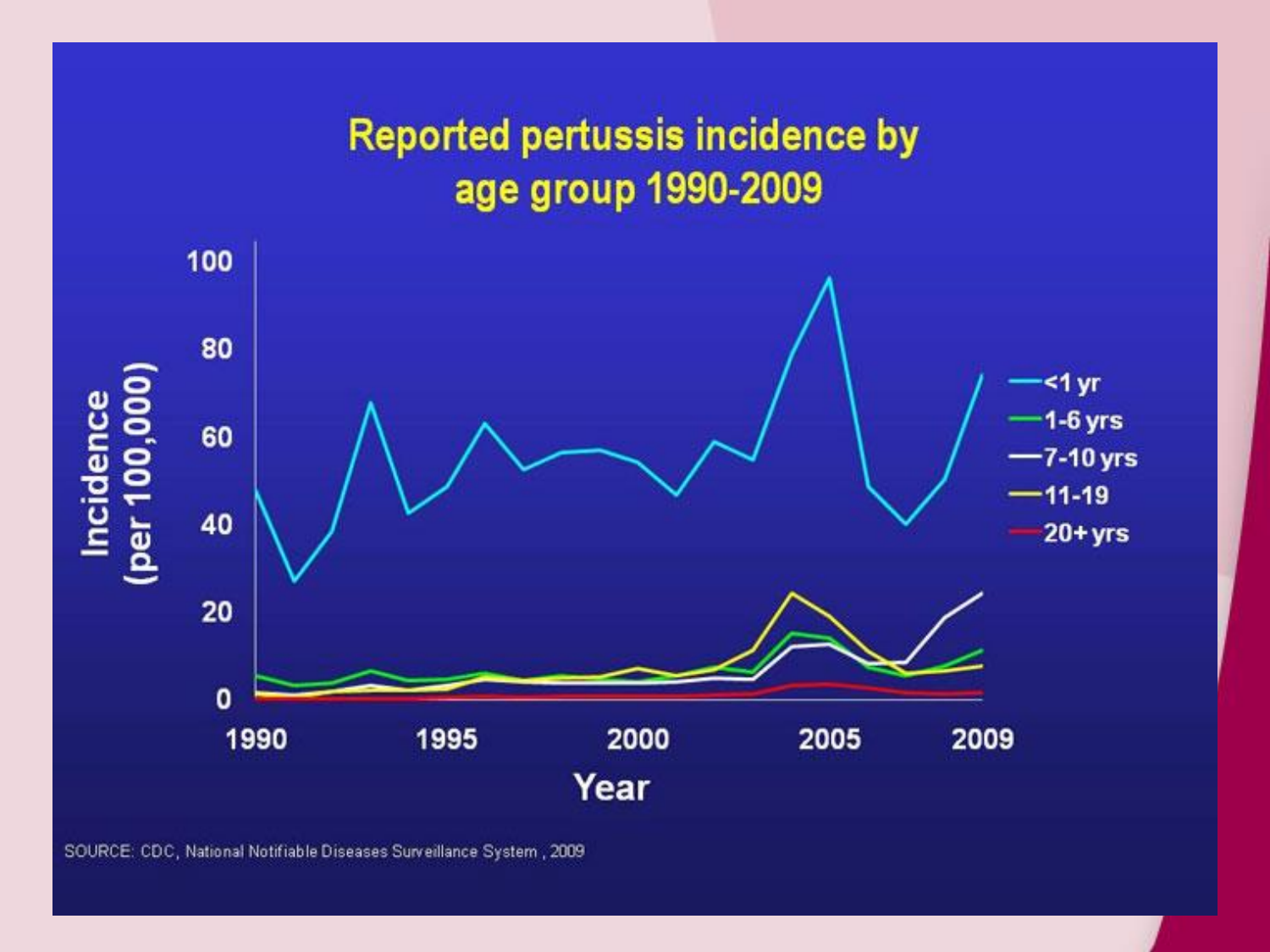## Dtap vs Tdap

- Infants begin their pertussis immunization series (Diphtheria-Tetanus-Acellular Pertussis or "DTaP") at two months,
	- maximum protection is not achieved until the primary series is completed.
- Adolescents and adults are recommended to be immunized with a booster dose - "Tdap" ANYTIME
	- Approved for those over age 65
	- In June 2009, CDC eliminated the minimum interval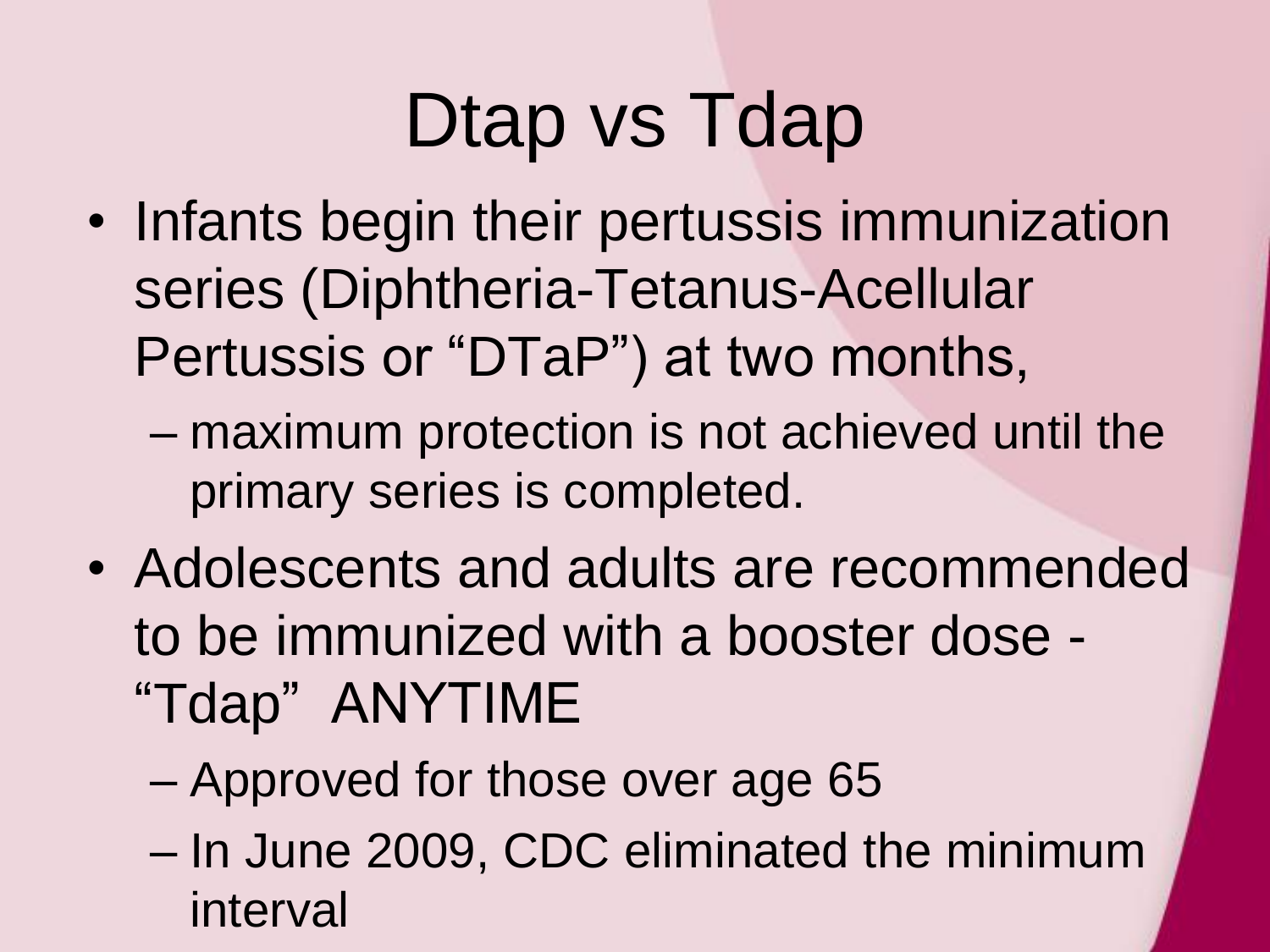#### **CDC 2008 Recommendation for Tdap Vaccination in Post-Partum Period**

- For women who have not received Tdap previously (including women who are breastfeeding), Tdap is recommended as soon as feasible in the immediate postpartum period to protect the women from pertussis and reduce the risk for exposing their infants to pertussis.
- The postpartum Tdap should be administered before discharge from the hospital or birthing center.
- If Tdap cannot be administered at or before discharge, the dose should be administered as soon as feasible thereafter.
- Elevated levels of pertussis antibodies in the mother are likely within 1--2 weeks after vaccination.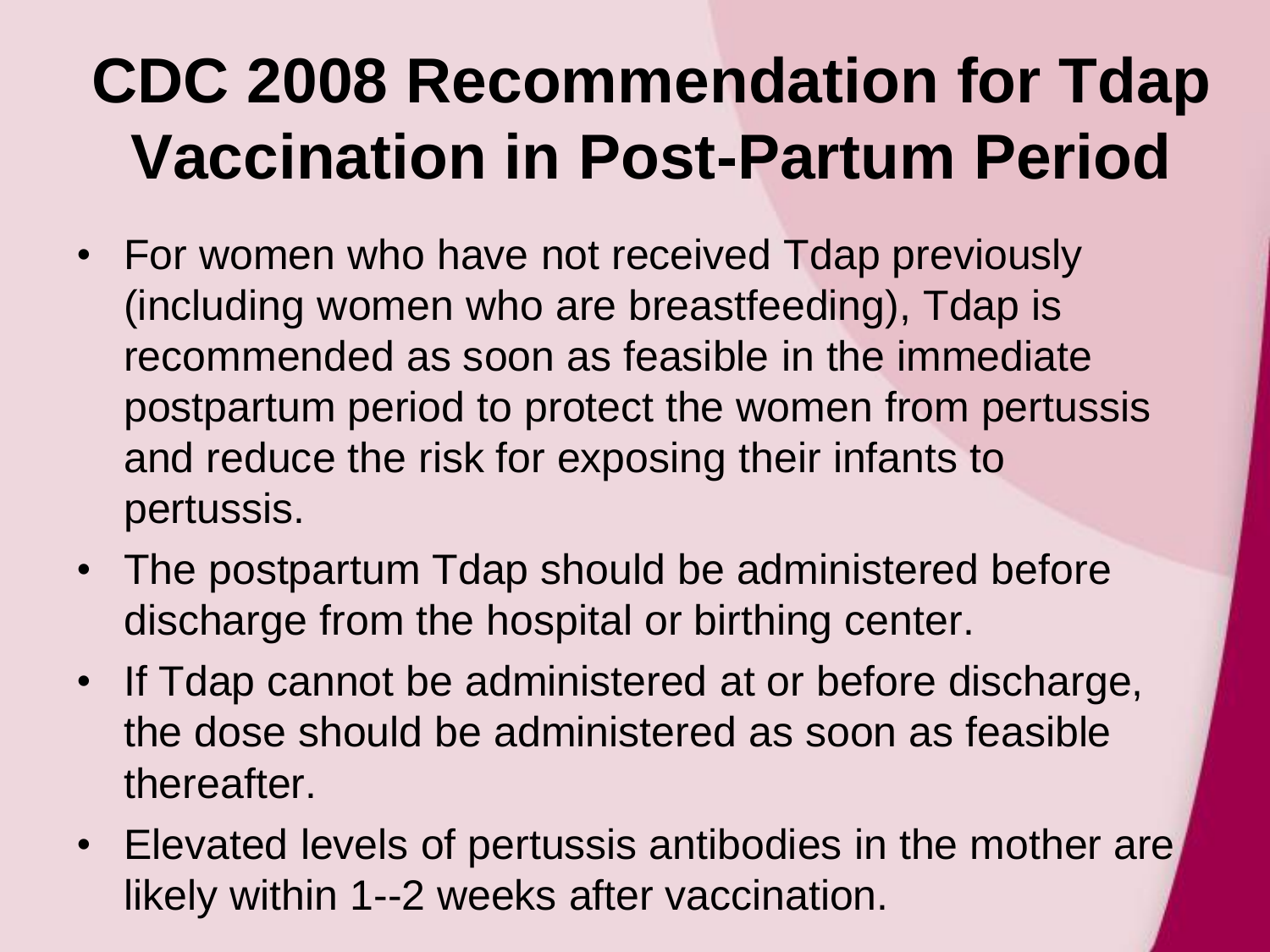## **Definition of "Cocooning"**

# **"Immunization of family members & close contacts of the newborn"**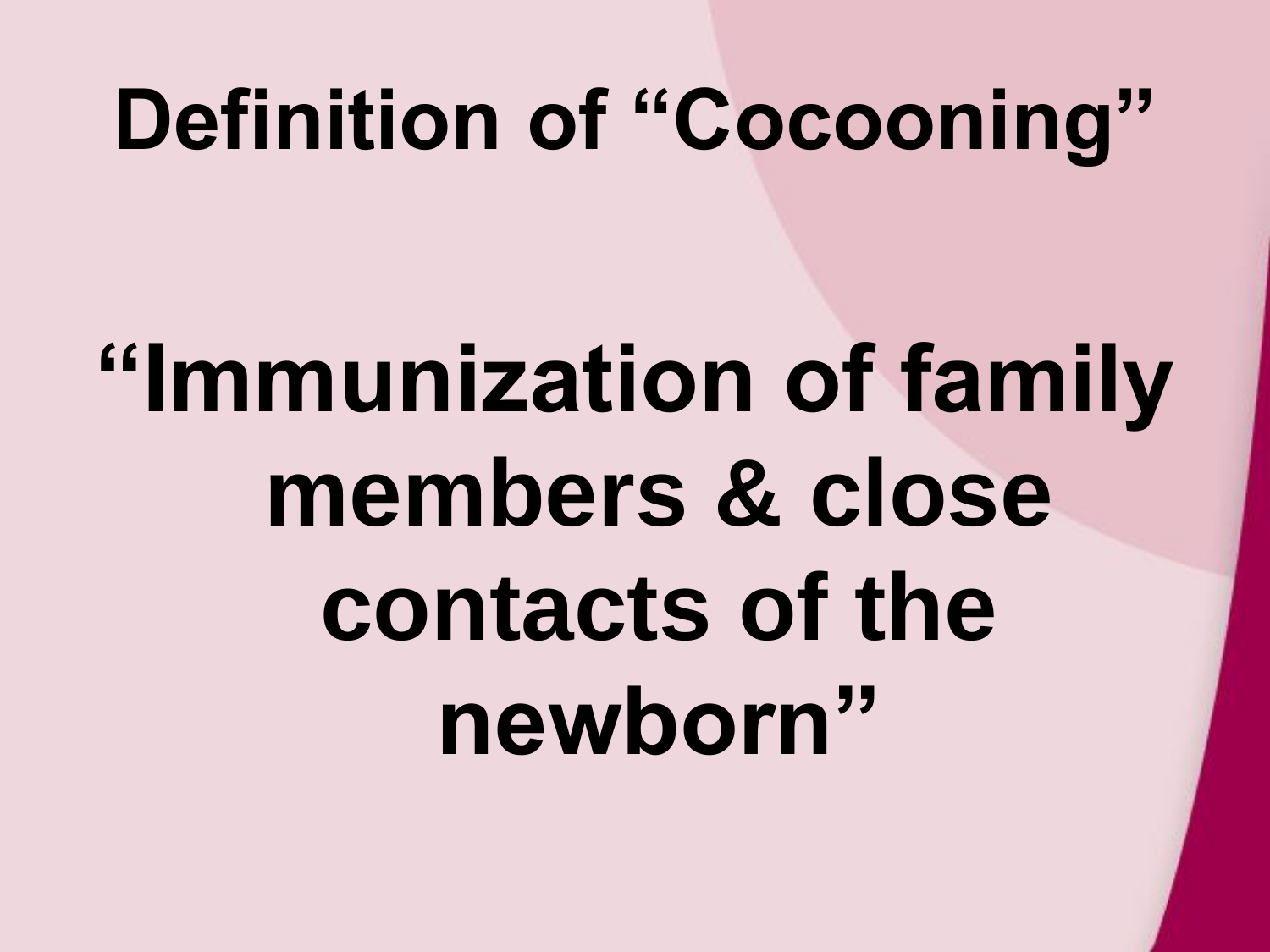#### Pertussis in infants

- **Family members/care providers are the main source of pertussis to infants**
- 75%-83% of infant pertussis cases were caused by an infected household member.
- Parents and siblings are the most common source,
	- 55% of cases in infants linked to an infected parent.

Bisgard KM, et al. Pediatr Infect Dis J 2004; 23(11):985–989. Wendelboe AM, et al Pediatr Infect Dis J 2007; 26(4):293–299.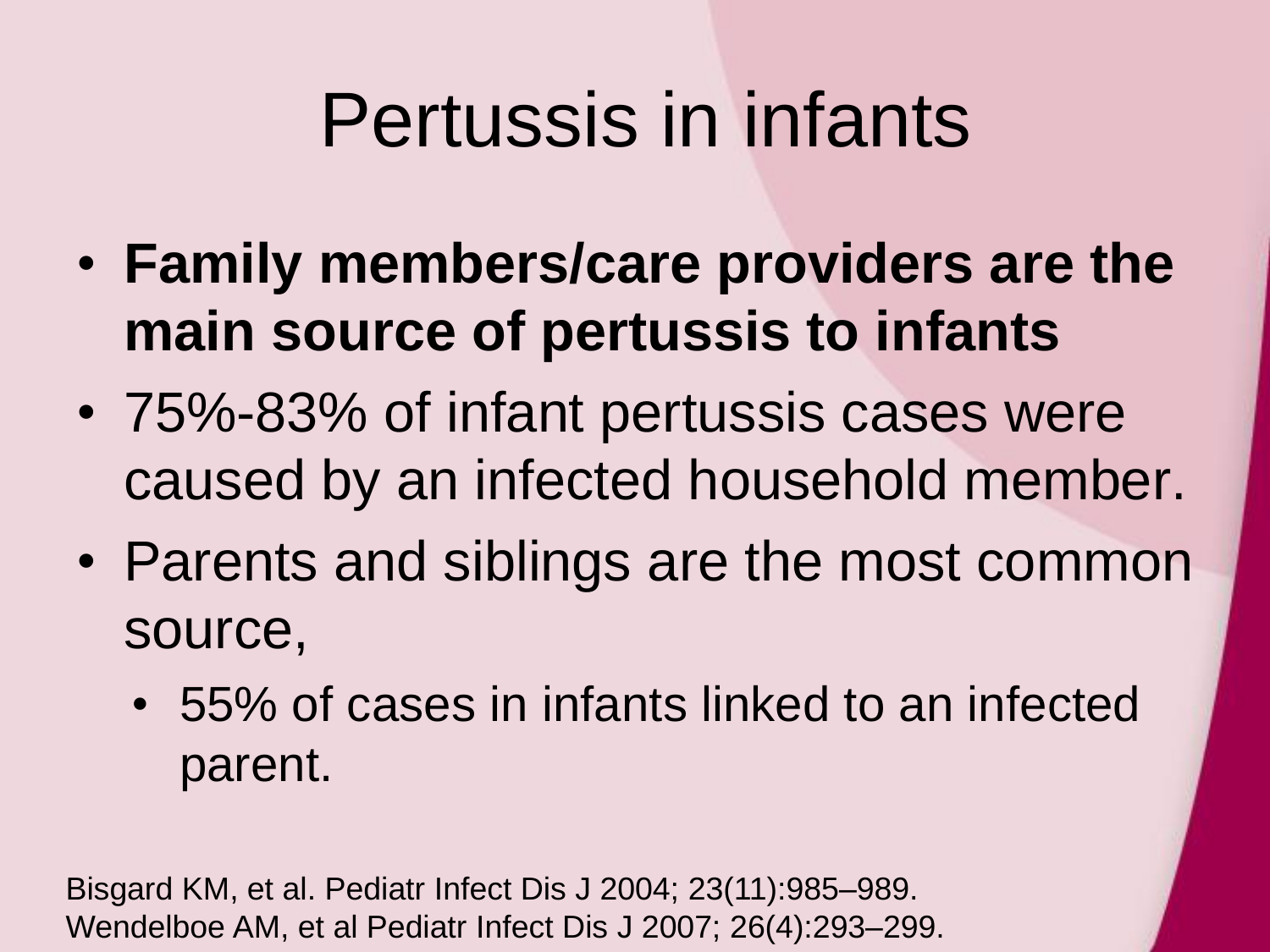## Healthy People 2010 objective

- Counties that reached the goal of 90% vaccination coverage
	- 94% for hepatitis B vaccine,
	- 93 % for polio vaccine,
	- 86% for MMR vaccine,
	- 71% Hib vaccine,
	- 50 percent for varicella vaccine,
	- *8 % for DTaP/DTP vaccines,*

County-Level Trends in Vaccination Coverage Among Children Aged 19-35 Months--United States, 1995-2008" *MMWR Surveillance Summaries (04/29/11) Vol. 60, No. 4, P. 1*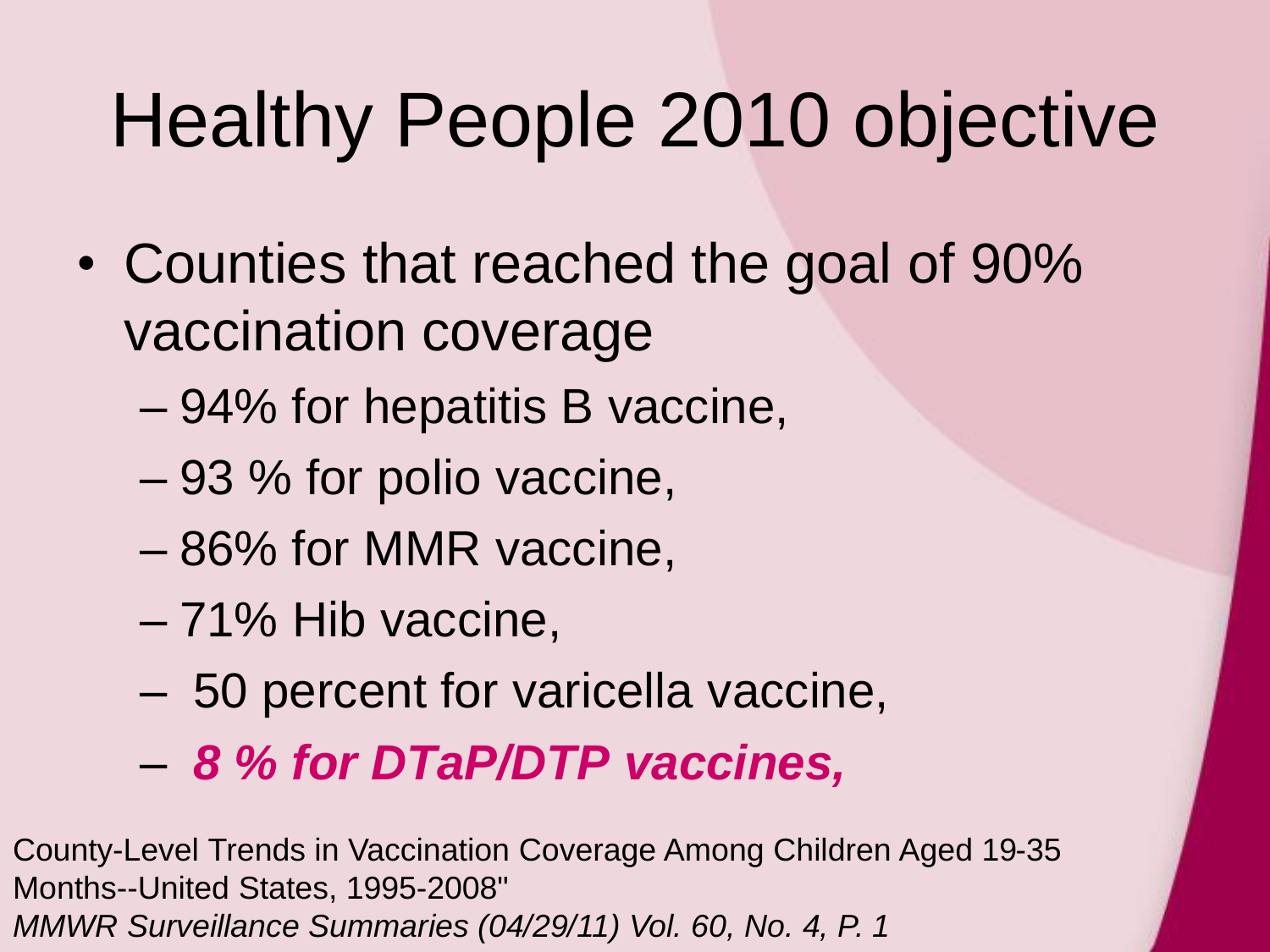# Tdap

- 2005 vaccine approved for adults
- 2006, the Advisory Committee on Immunization Practices recommended Tdap vaccination of
	- All health care workers
	- All caregivers of infants aged <1 year (''cocooning'') to prevent pertussis related complications and deaths.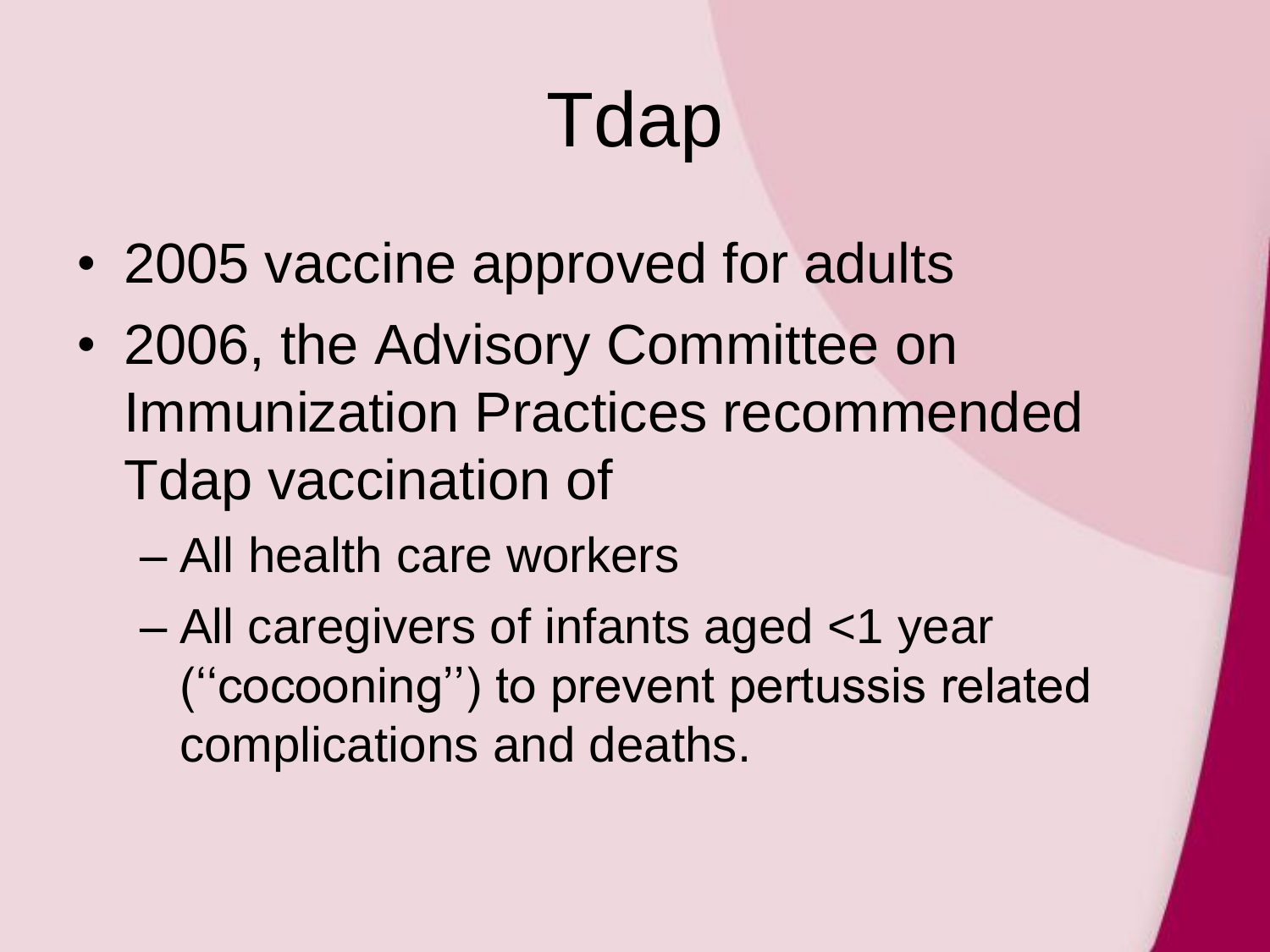#### Tdap in every pregnancy

- October 2012, ACIP recommended a dose of Tdap during *each pregnancy*, irrespective of the patient's prior history of receiving Tdap
- http://www.cdc.gov/vaccines/vpd[vac/pertussis/tdap-pregnancy-hcp.htm](http://www.cdc.gov/vaccines/vpd-vac/pertussis/tdap-pregnancy-hcp.htm)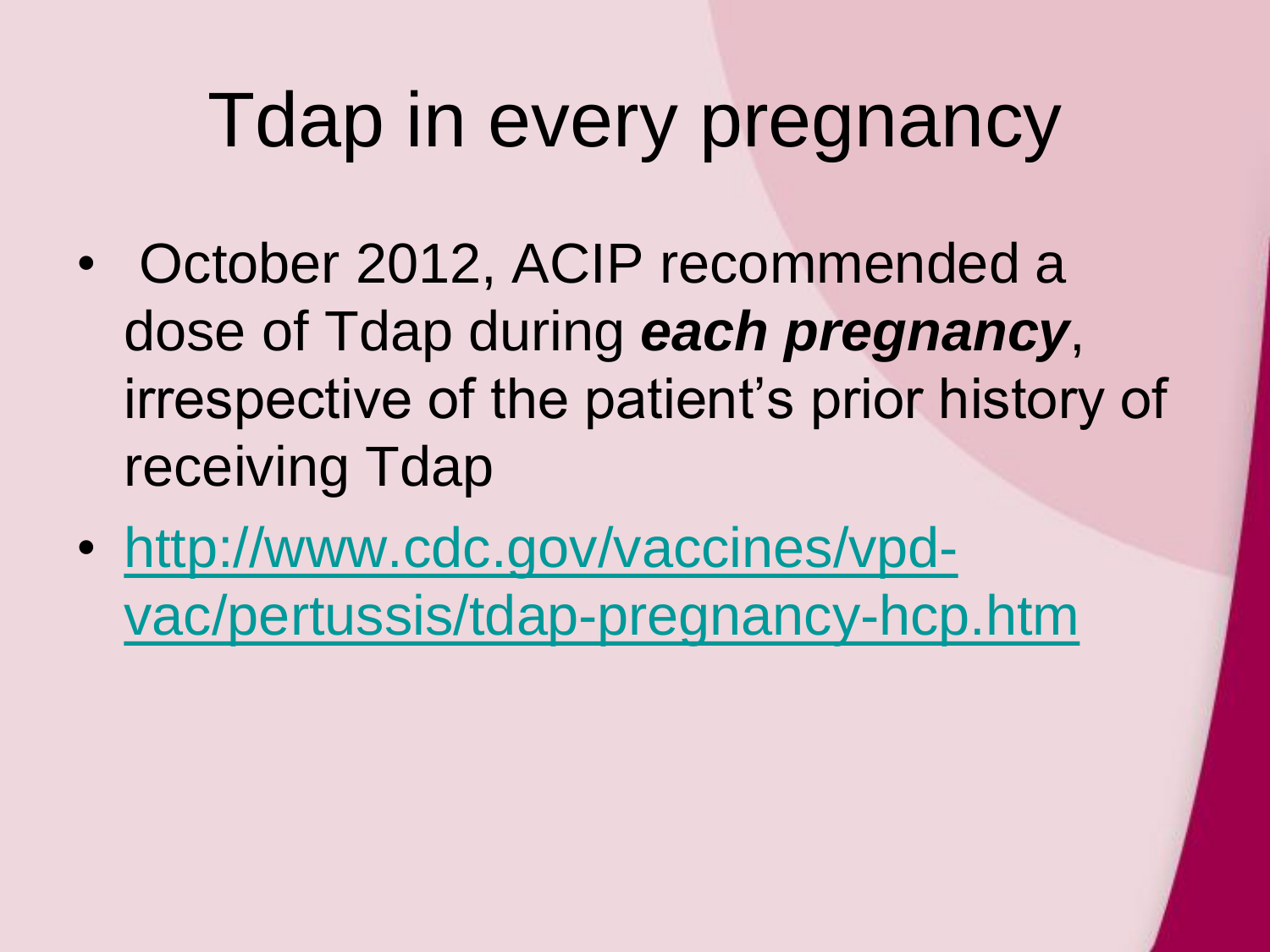## Tdap

- preferably during the third trimester – 27-35 weeks
- "Providers are encouraged to report administration of Tdap to a pregnant woman, regardless of trimester, to the appropriate manufacturer's pregnancy registry":
	- Adacel® to sanofi pasteur, telephone 1-800-822- 2463
	- Boostrix® to GlaxoSmithKline Biologicals, telephone 1-888-825-5249"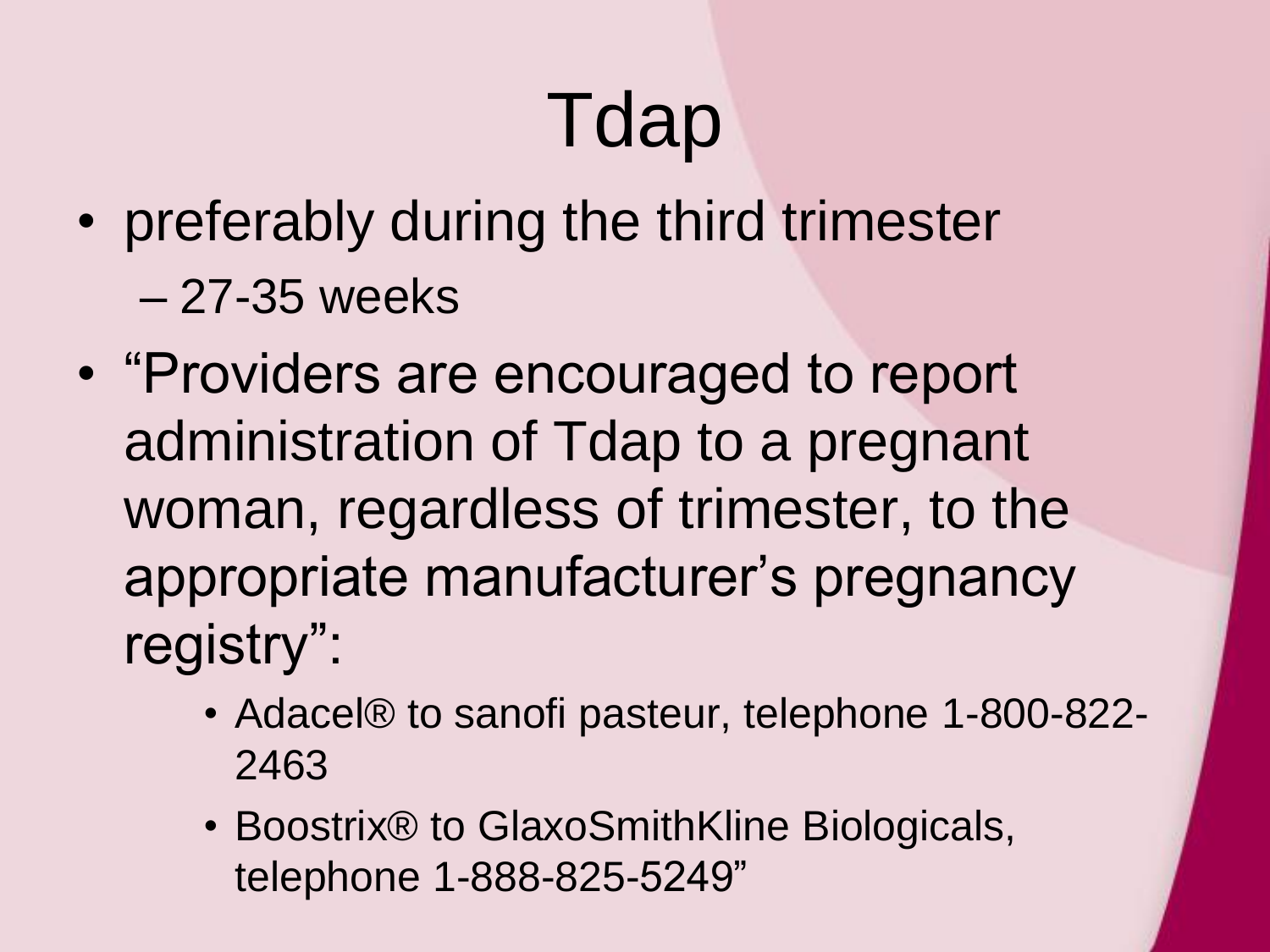#### GA House Bill 249

- Requires all new post partum women receive information on pertussis disease and the availability of a vaccine to protect against such disease
- Effective 07-01-2011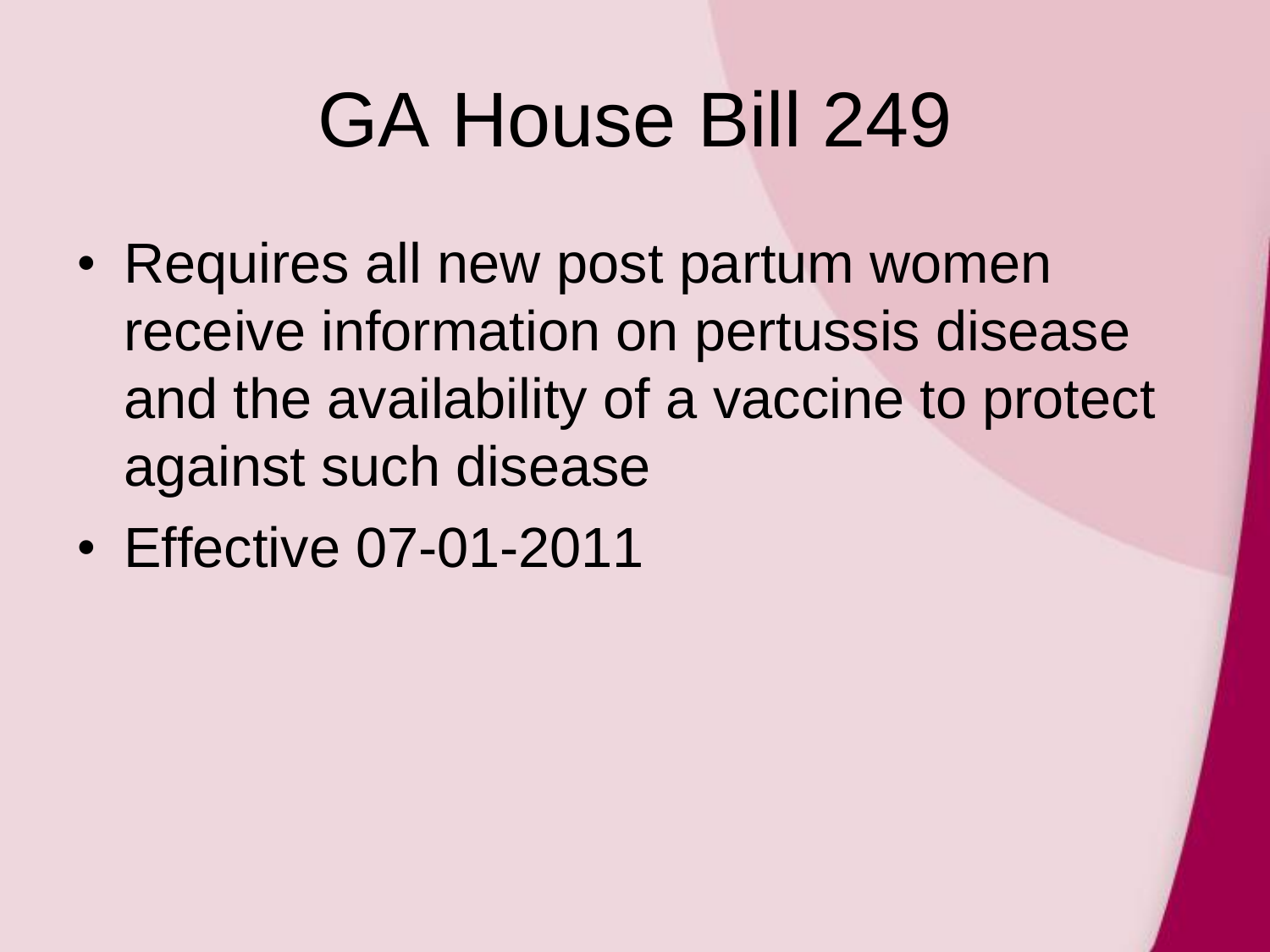## Vaccine in pregnancy benefit outweighs the risk

• Hepatitis A

– "The safety of hepatitis A vaccination during pregnancy has not been determined; however, because hepatitis A vaccine is produced from inactivated [hepatitis A virus], the theoretical risk to the developing fetus is expected to be low. **The risk associated with vaccination should be weighed against the risk for hepatitis A in pregnant women who may be at high risk for exposure to hepatitis A virus. "**

http://www.cdc.gov/vaccines/pubs/preg-guide.htm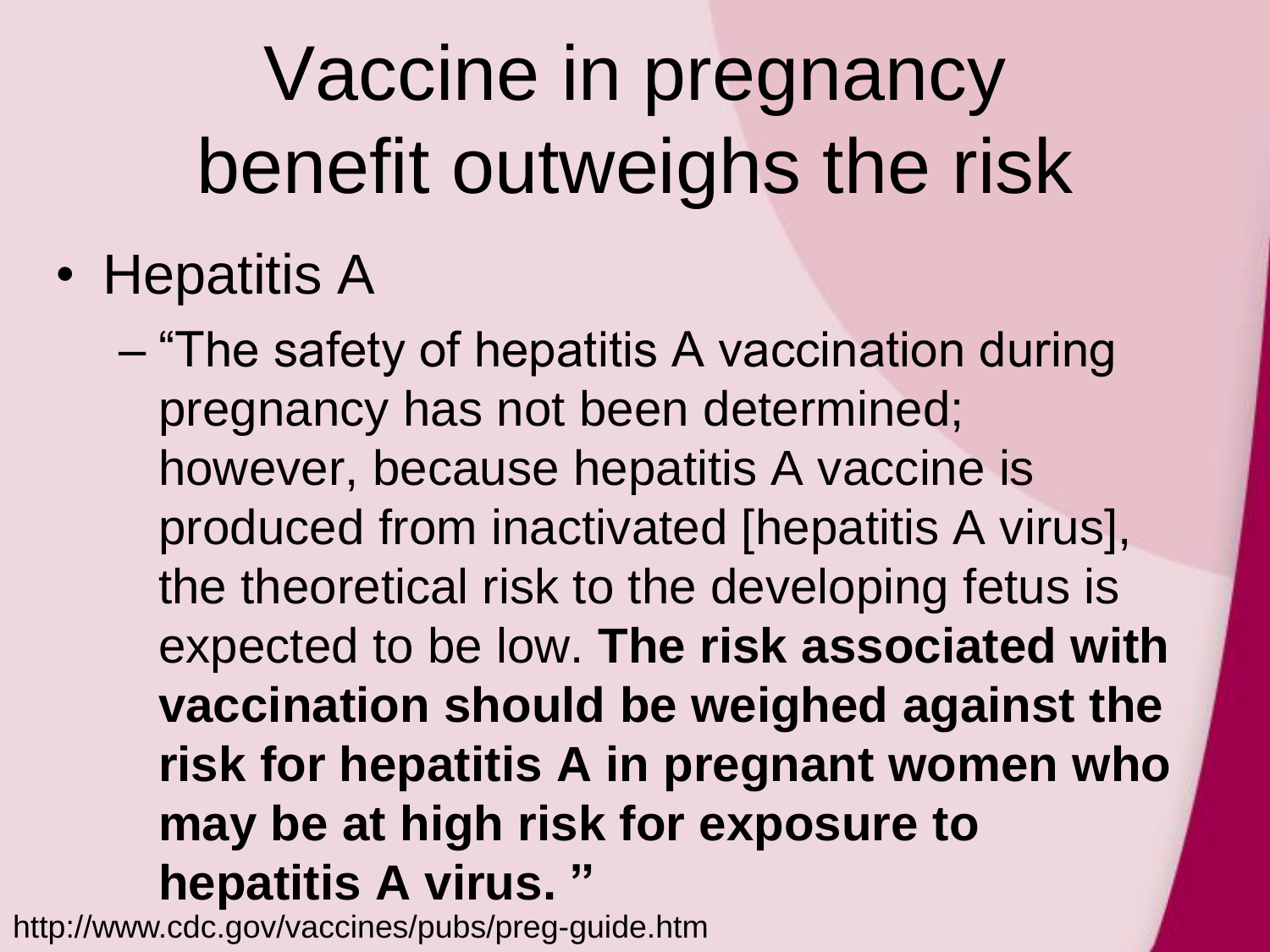Vaccines recommended in some circumstances

• Hepatitis B

– **Pregnancy is not a contraindication to vaccination.**

• **"Pregnant women who are identified as being at risk for HBV infection** during pregnancy (e.g., having more than one sex partner during the previous 6 months, been evaluated or treated for an STD, recent or current injection drug use, or having had an HBsAg-positive sex partner) **should be vaccinated."**

http://www.cdc.gov/vaccines/pubs/preg-guide.htm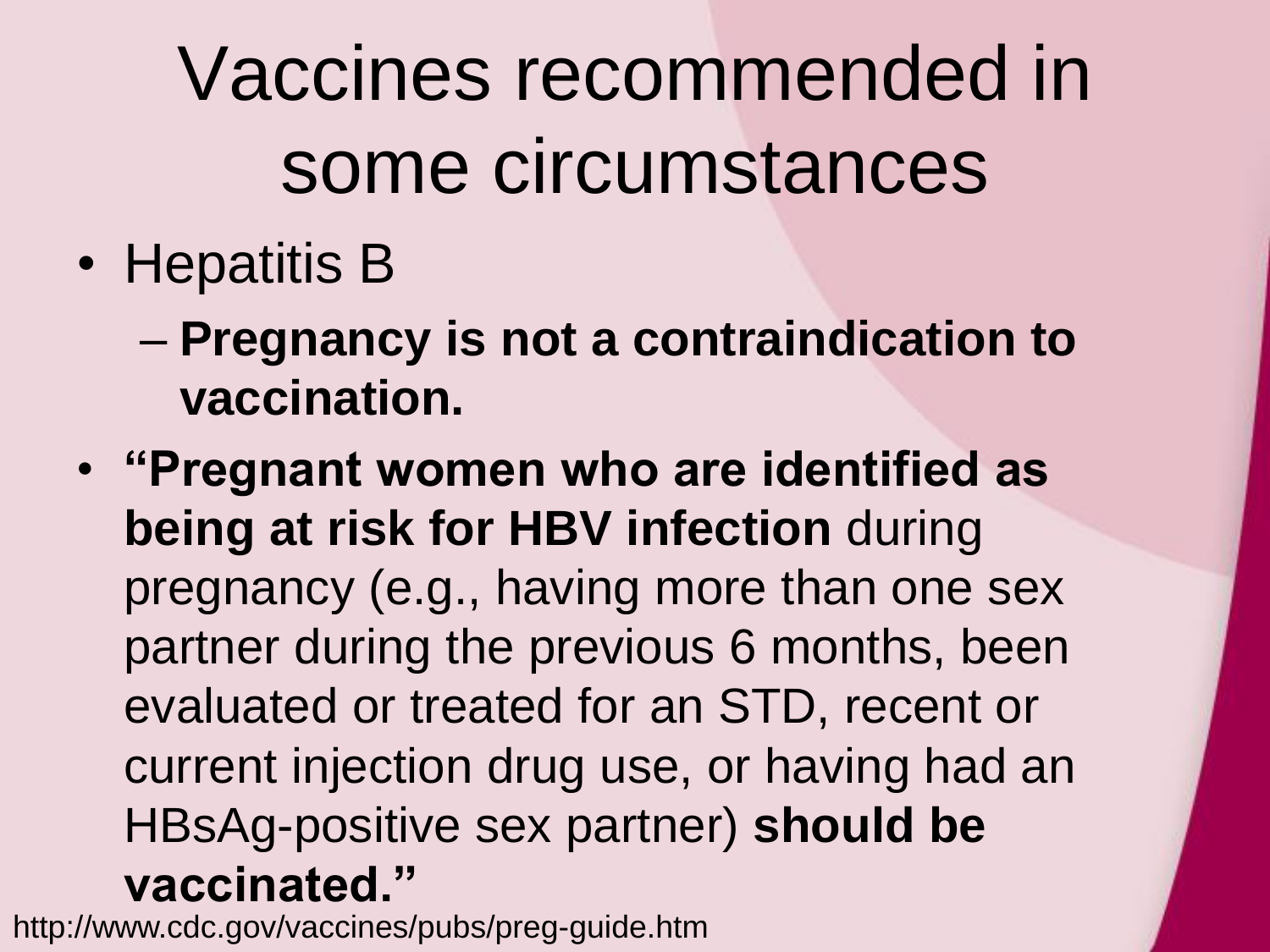## Vaccines recommended in some circumstances

- Polio inactivated
	- "Although no adverse effects of IPV have been documented among pregnant women or their fetuses, **vaccination of pregnant women should be avoided on theoretical grounds.** However, if a pregnant woman is at increased risk for infection and requires immediate protection against polio, IPV can be administered in accordance with the recommended schedules for adults."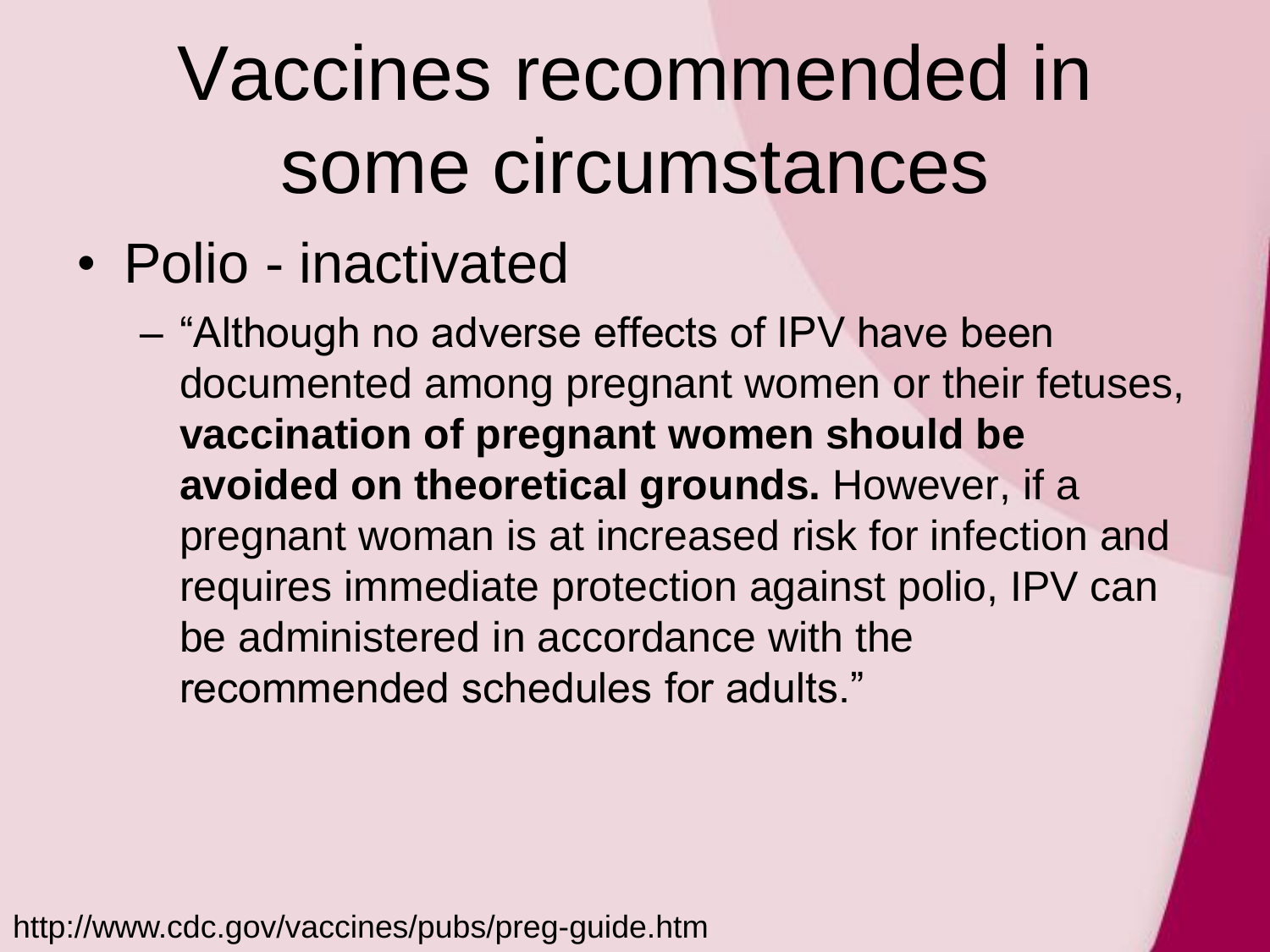## Vaccines with inadequate data in pregnancy

- Meningococcal MCV4
- Pneumococcal Conjugate PCV4, 7 or 13 – For children
- Pneumococcal Polysaccharide PPSV23
	- All adults 65 years of age and older.
	- Anyone 2 64 who has certain medical problems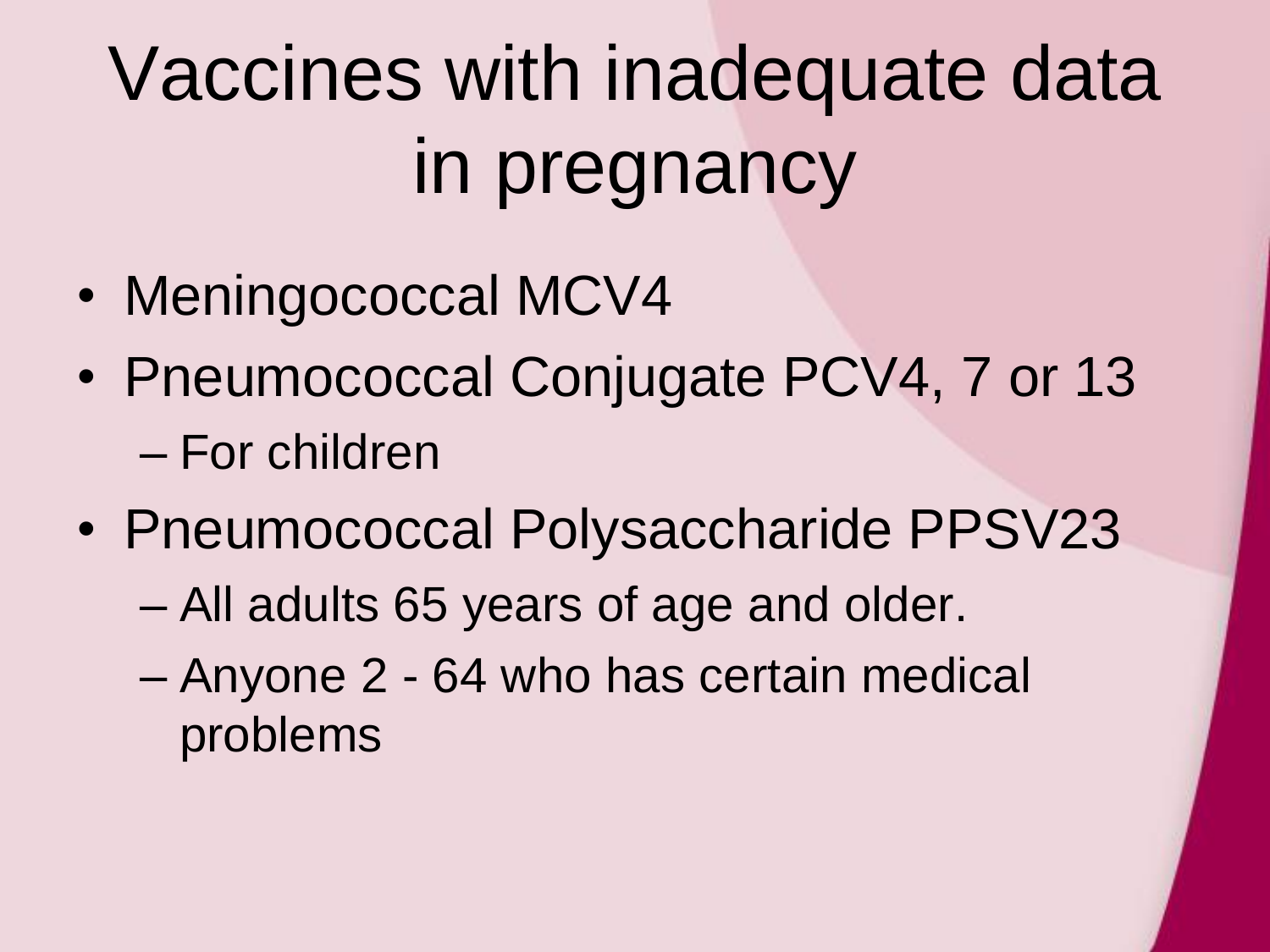## Vaccines *contraindicated* in pregnant women

- HPV
- Live influenza (nasal)
- MMR
- Varicella
- Zoster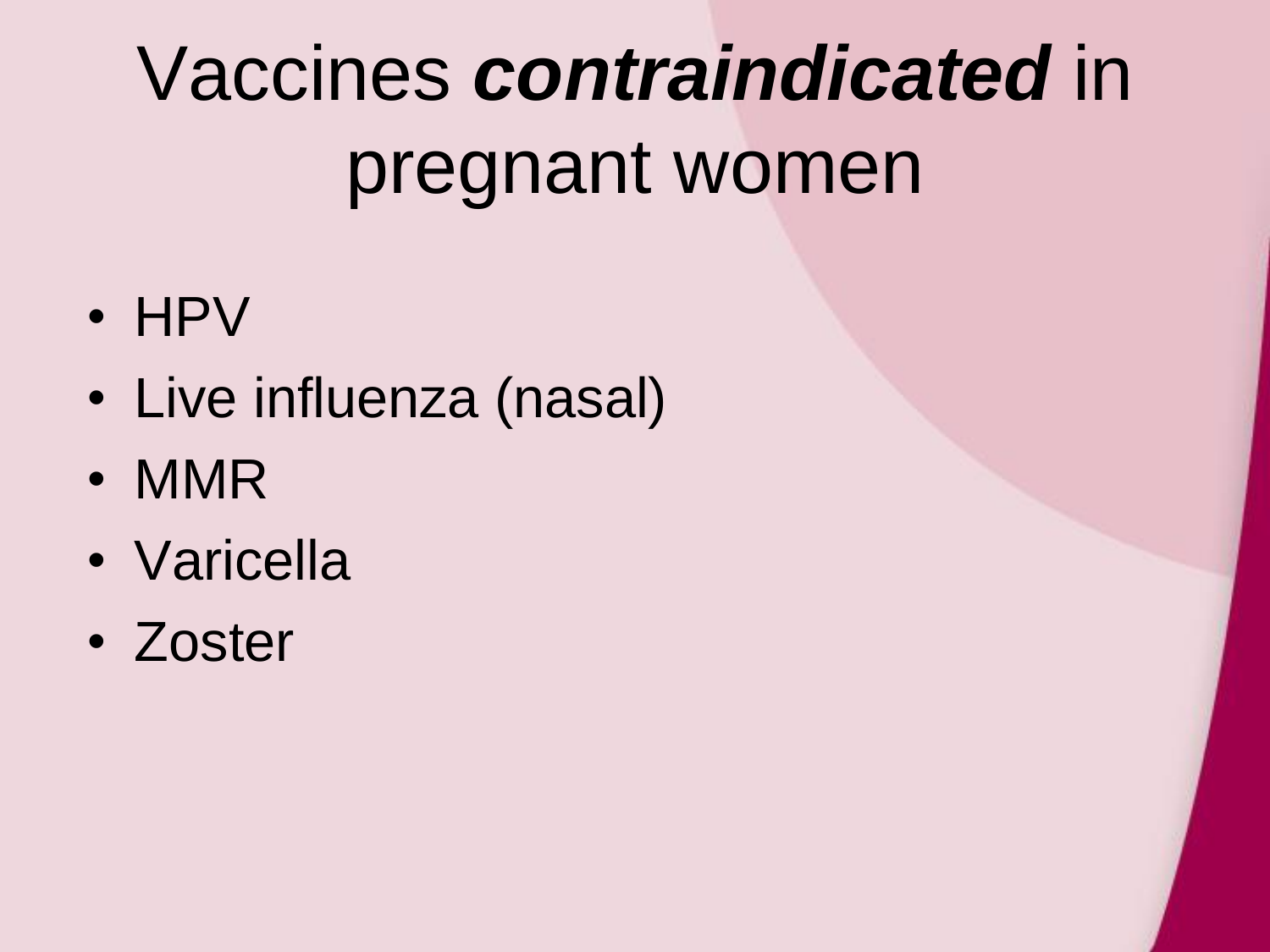#### Pneumococcal Vaccination

• The Joint Commission, the Hospitals Quality Alliance (HQA) and the Centers for Medicare and Medicaid Services (CMS), recommends pneumococcal vaccination for persons at high risk for developing pneumonia.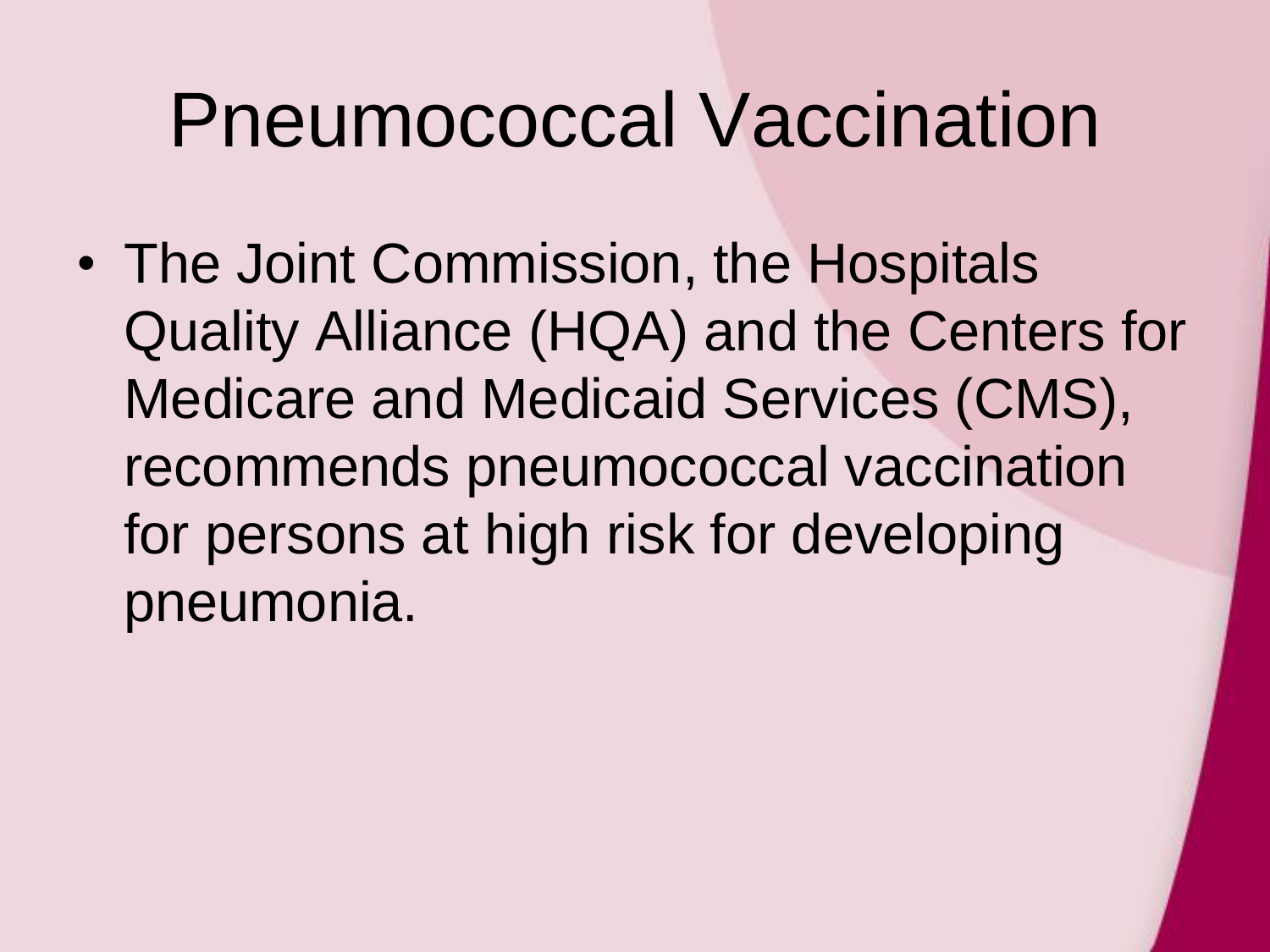## Adult triage for **PPSV vaccine**

#### • Anyone 2 - 64 who has

- a long-term health problem
	- heart disease, lung disease, sickle cell disease, diabetes, alcoholism, cirrhosis, leaks of cerebrospinal fluid or cochlear implant.
- Immunosuppressed
	- Hodgkin's disease; lymphoma or leukemia; kidney failure; multiple myeloma; nephrotic syndrome; HIV infection or AIDS; damaged spleen, or no spleen; organ transplant.
	- long-term steroids, certain cancer drugs, radiation therapy.
- *smoker or has asthma*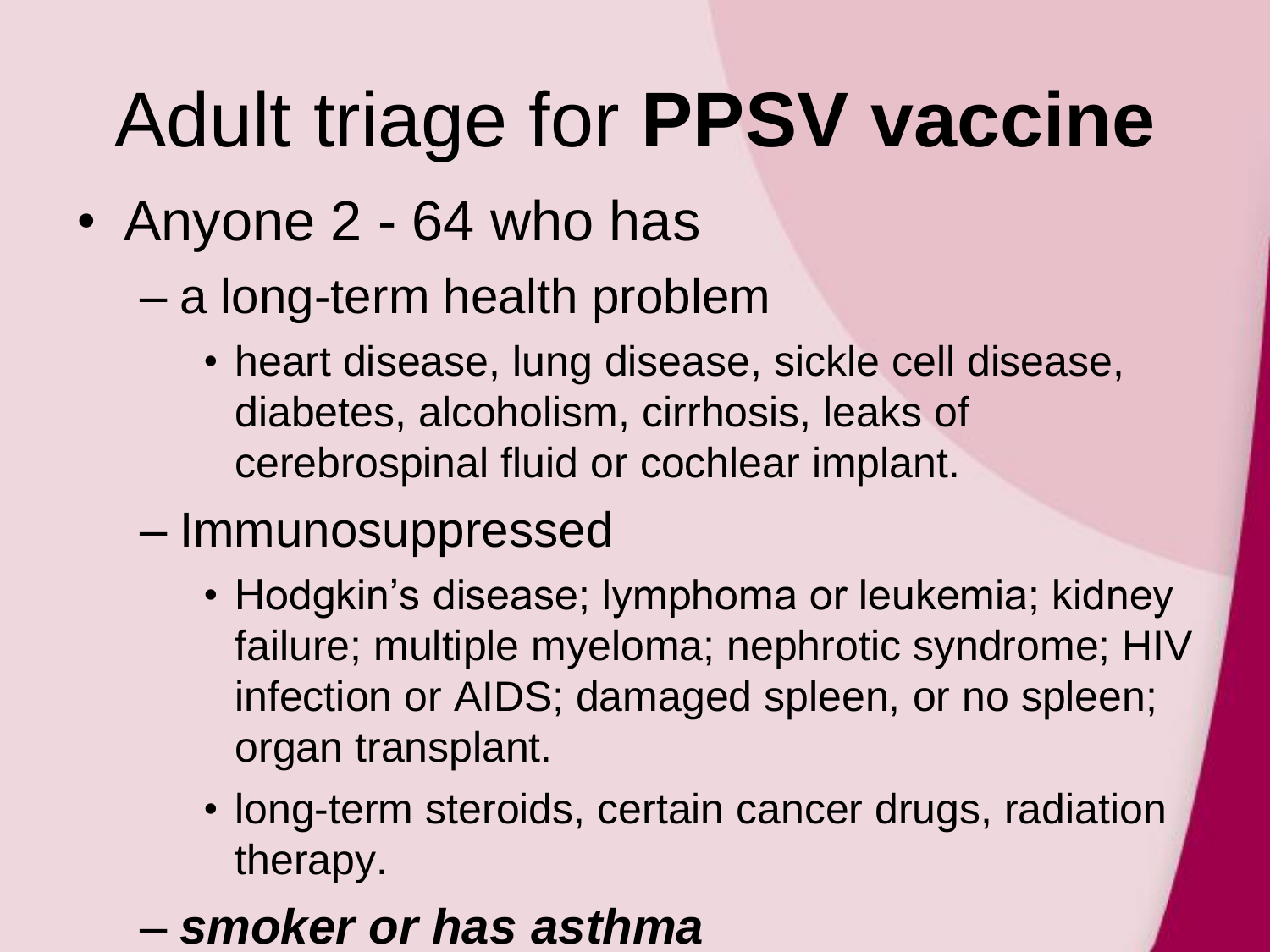• Each woman who is vaccinated should receive the Vaccine Information Sheet approved by the CDC. These information sheets can be downloaded from either [www.immunize.org/vis/](http://www.immunize.org/vis/) or [www.cdc.gov/vaccines/hcp/vis/current](http://www.cdc.gov/vaccines/hcp/vis/current-vis.html)vis.html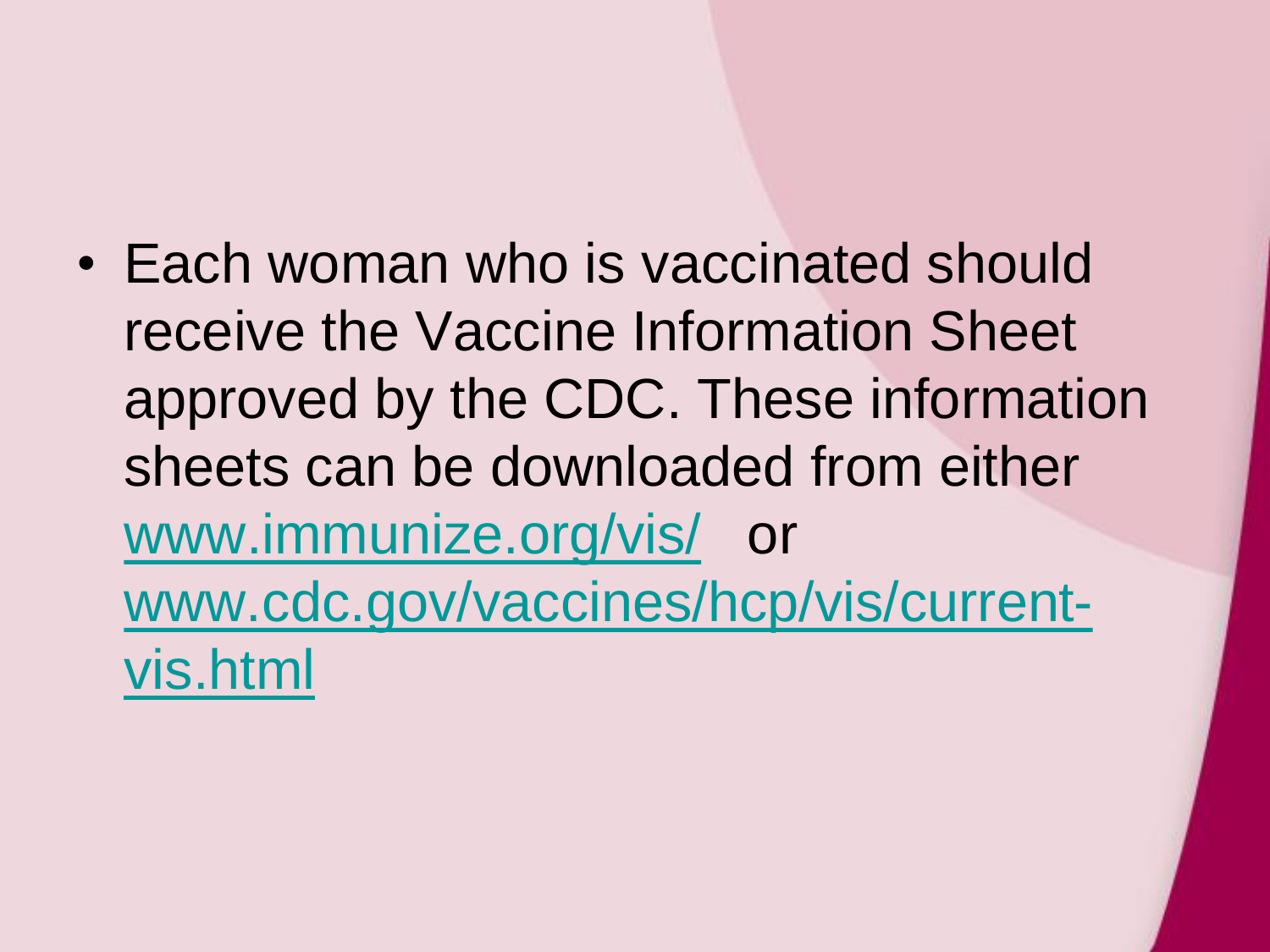#### Post Partum Vaccines

- All Adult recommended vaccines, except live virus (at risk of transmitting to newborn)
- CDC and CMS recommend every hospital have standing orders to deliver influenza and pneumococcal vaccinations as recommended by ACIP and the Task Force on Community Preventive Services.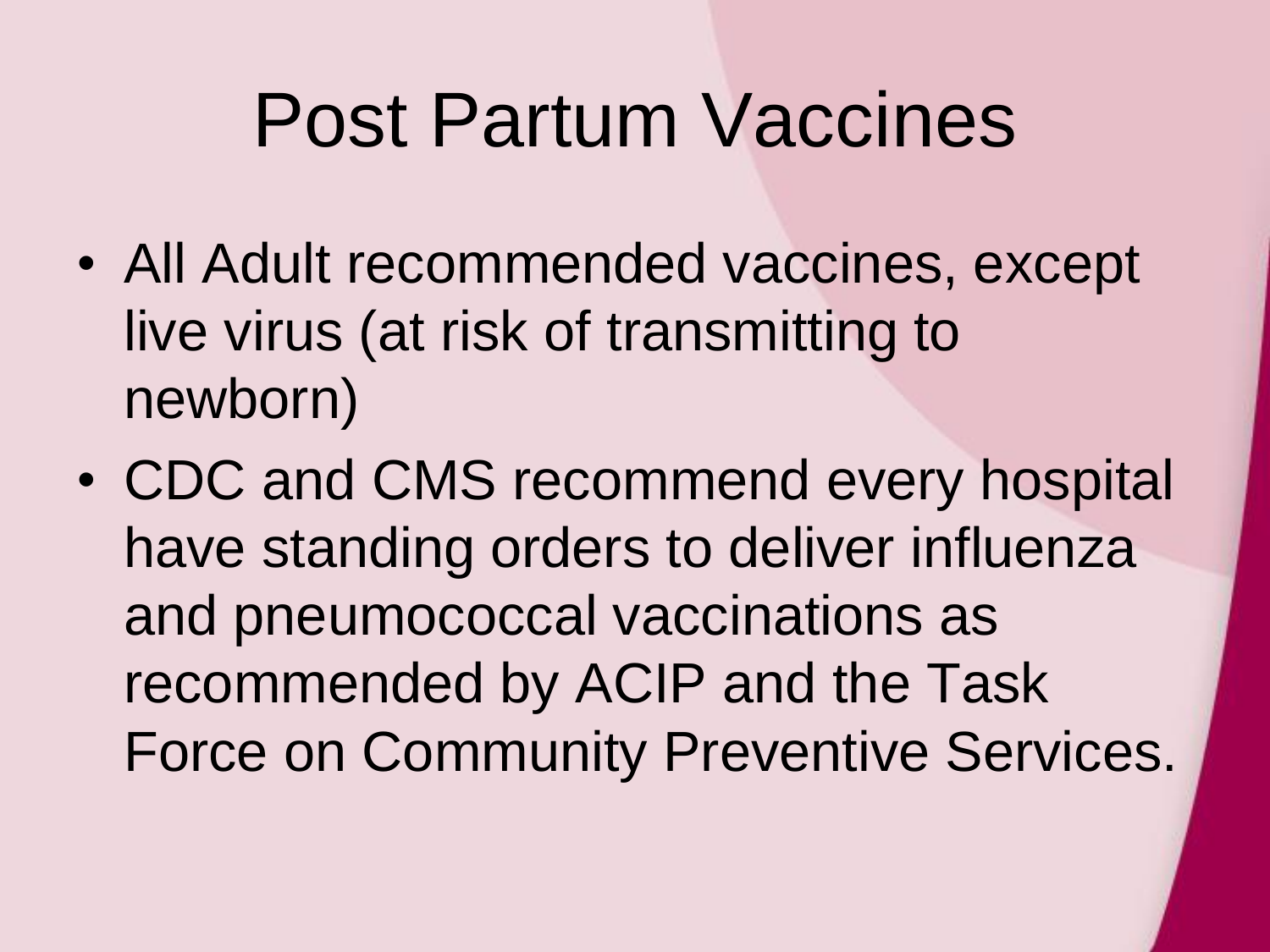## SHARE

- **SHARE the tailored reasons** why the recommended vaccine is right for the patient given their age & health status,
- **HIGHLIGHT positive experiences** with vaccines (personal or in your practice), as appropriate, to reinforce the benefits and strengthen confidence in vaccination.
- **ADDRESS patient questions** and any concerns about the vaccine, including side effects, safety, and vaccine effectiveness in plain and understandable language. [http://www.cdc.gov/vaccines/hcp/patient-ed/adults/for-](http://www.cdc.gov/vaccines/hcp/patient-ed/adults/for-practice/standards/recommend.html)

practice/standards/recommend.html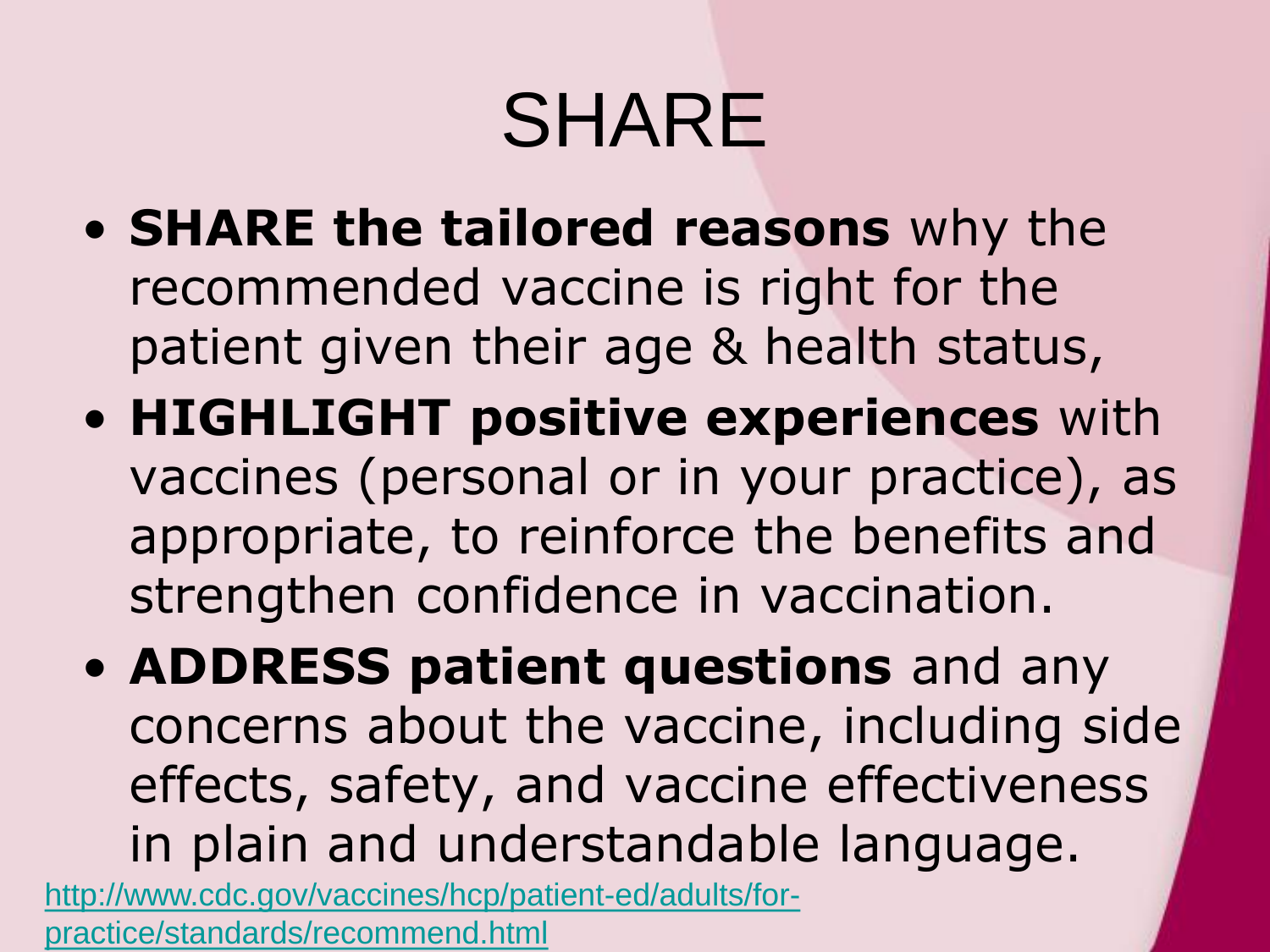Practice Standards for All Healthcare Professionals

- 1. Assess
- 2. Strongly recommend
- 3. Administer or refer
- 4. Document

[http://www.cdc.gov/vaccines/hcp/patient-ed/adults/for](http://www.cdc.gov/vaccines/hcp/patient-ed/adults/for-practice/standards/index.html)practice/standards/index.html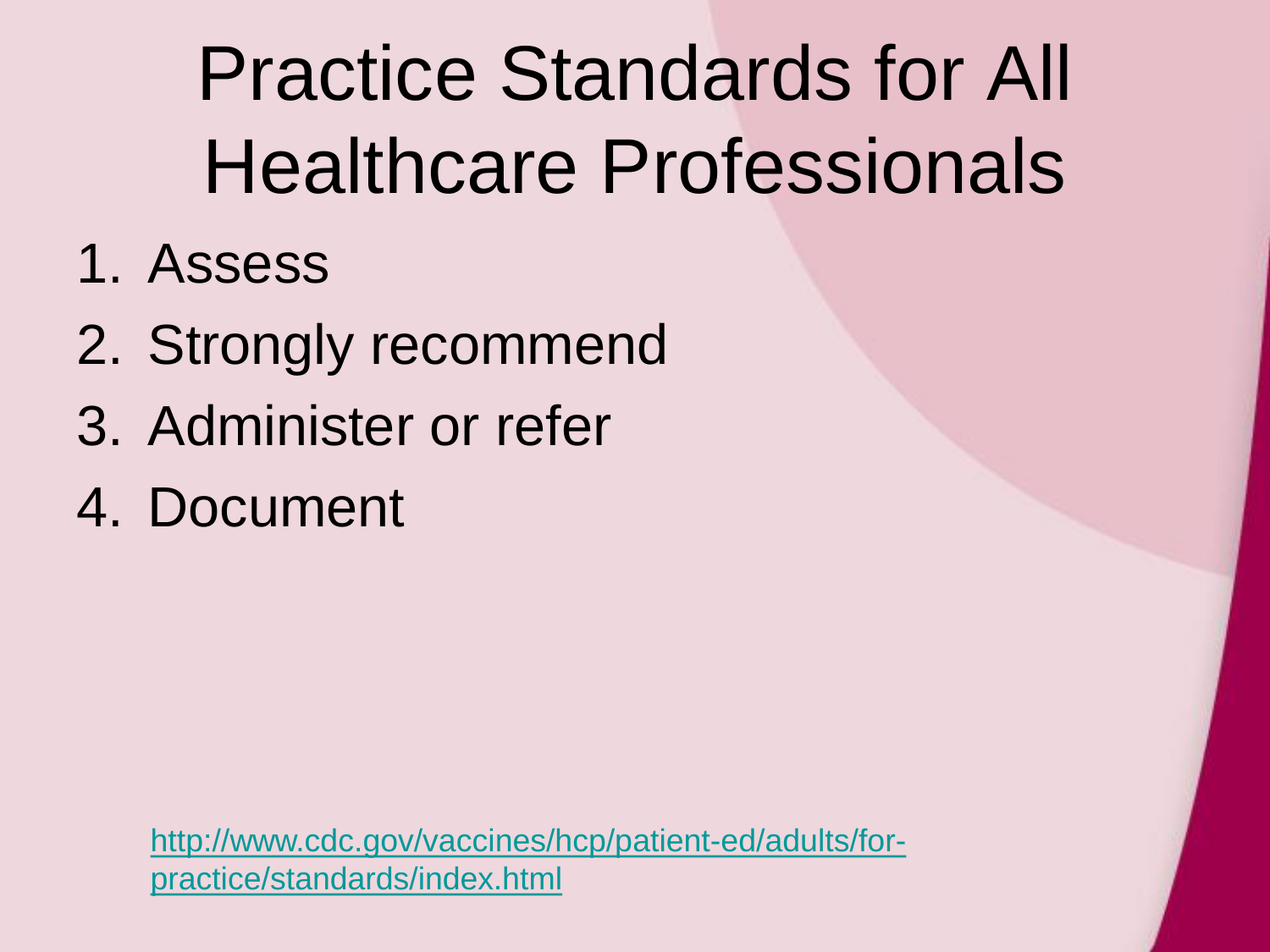## ASSESS immunization status of all your patients at every clinical encounter

- Stay informed. Get the latest CDC recommendations for immunization of adults.
- Implement protocols and policies. Ensure that patients' vaccine needs are routinely reviewed and patients get reminders about vaccines they need.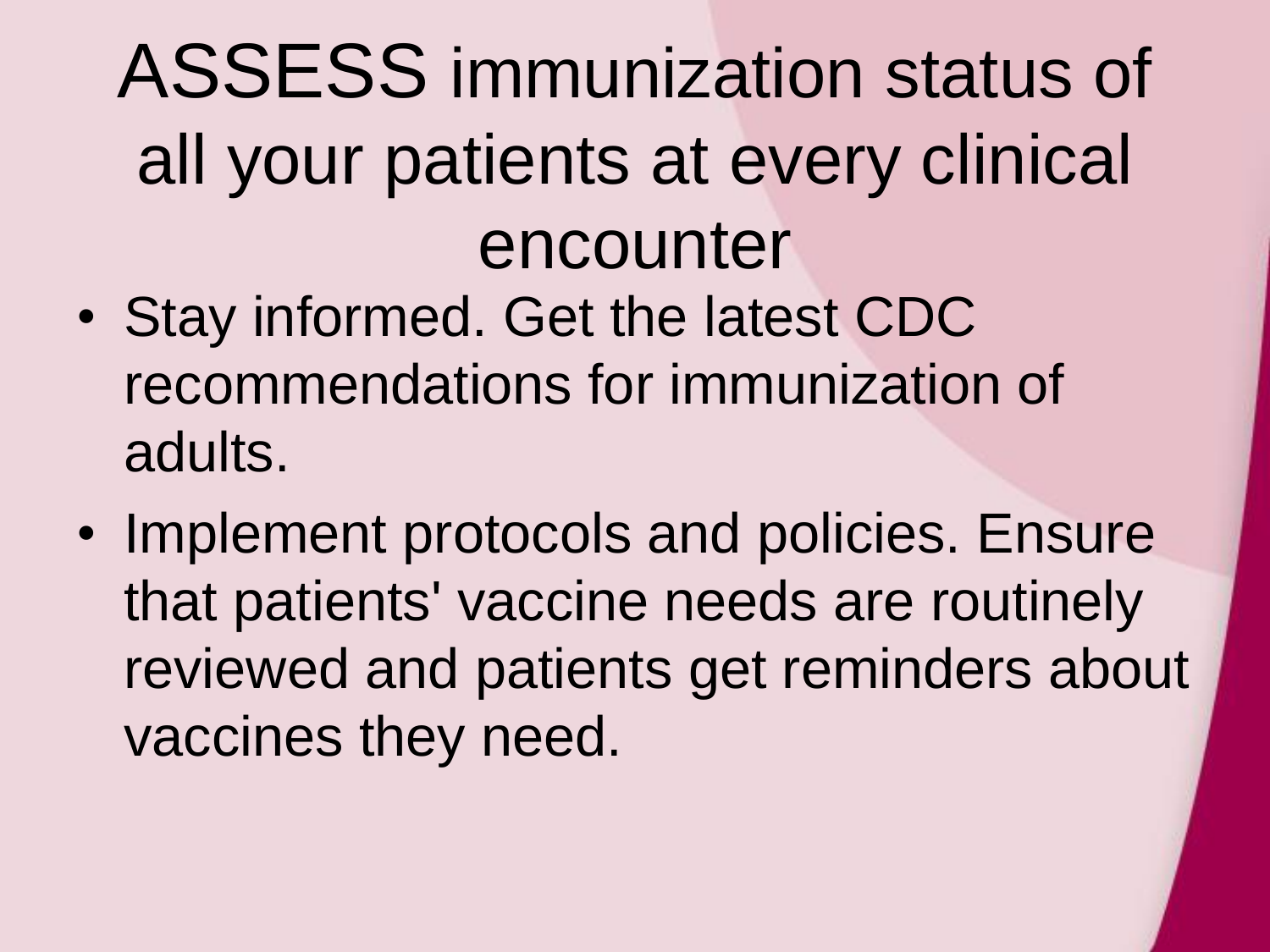## Strongly RECOMMEND vaccines that patients need

- Share tailored reasons why vaccination is right for the patient.
- Highlight positive experiences with vaccination.
- Address patient questions and concerns.
- Remind patients that vaccines protect them and their loved ones against a number of common and serious diseases.
- Explain the potential costs of getting sick.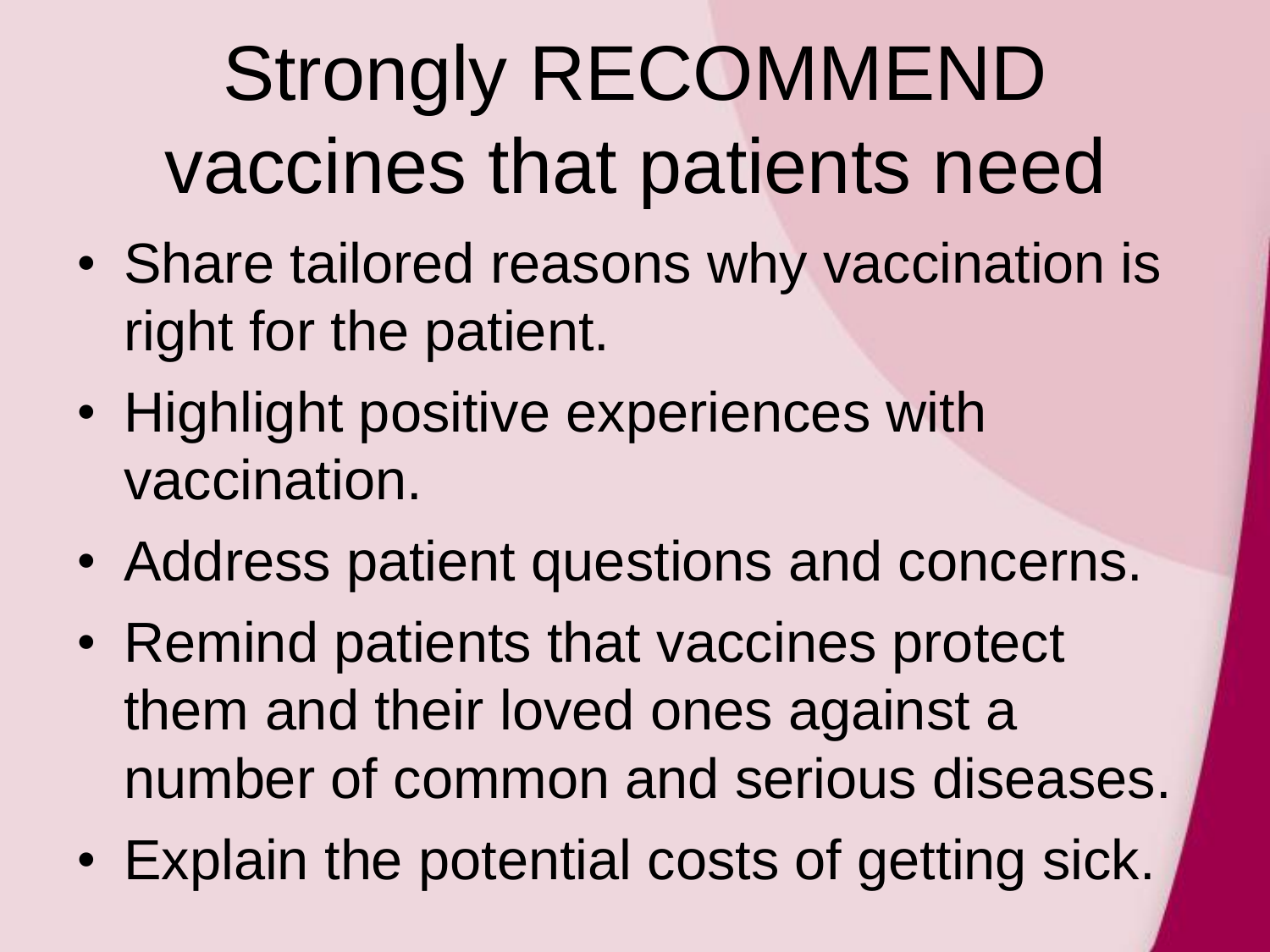## ADMINISTER needed vaccines or REFER your patients to a vaccination provider.

- Offer the vaccines you stock.
- Refer patients to providers in the area that offer vaccines that you don't stock.